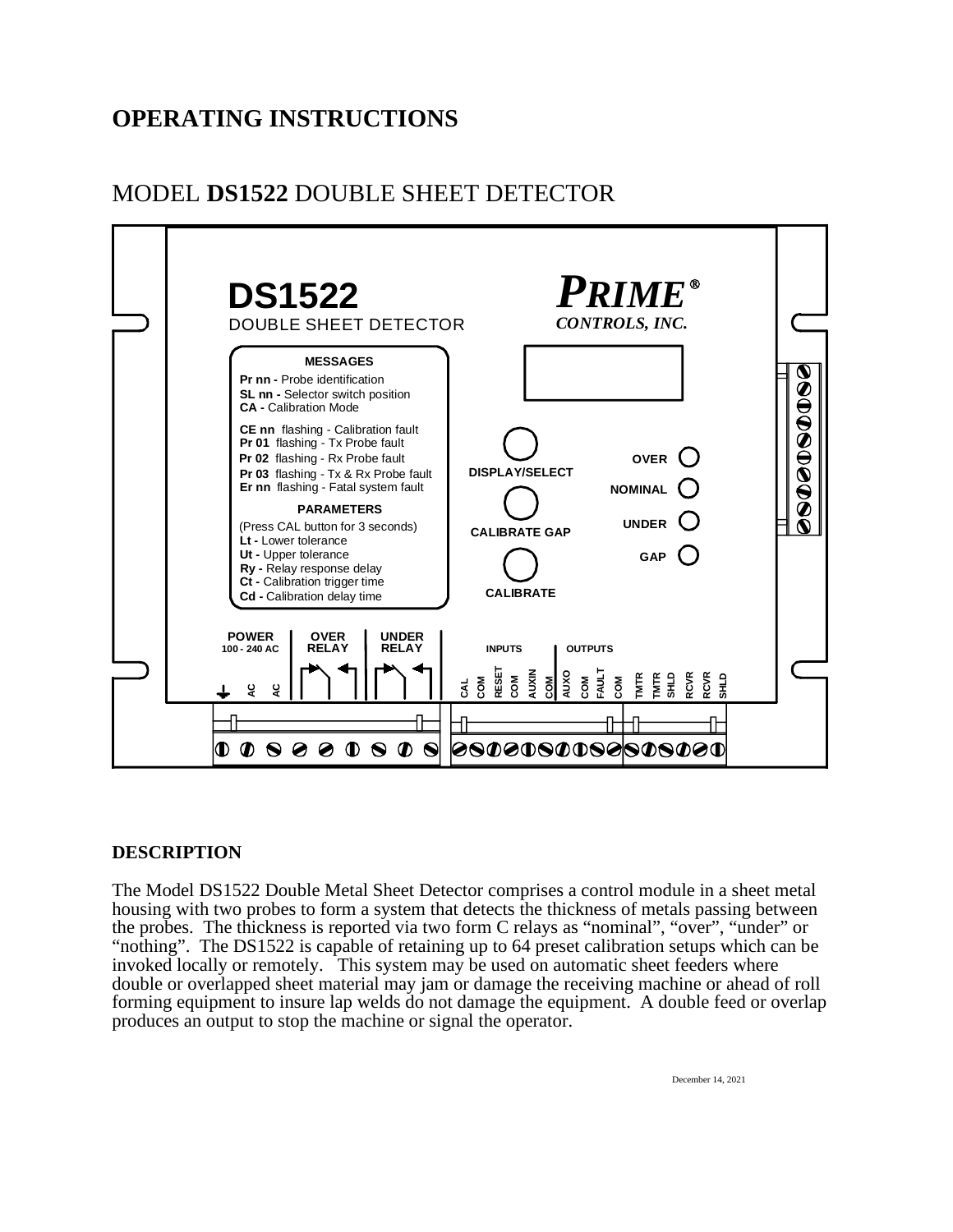## **System Features**

The DS1522 is a highly flexible gauging system with a variety of features, some of which may be enabled or disabled through the positioning of DIP switches located beneath the control module cover. The various features include:

- Accommodates a family of probes allowing double detection on metals, from foil to heavy plate.
- Manual calibration on single and double thickness for all metals.
- Manual calibration on single thickness for steel.
- Automatic calibration on steel after material absence for a preset trigger time.
- Automatic calibration after lap welds of steel coil stock (Firmware Version 2.21 and up).
- Automatic nominal adjustment for roll stock of varying thickness.
- Independent over and under tolerance adjustment in 1 percent increments.
- Optional multiple calibration presets (up to 64).
- Local or remote selection of preset memories.

Each of these features is described in greater detail later in this document.

# **Control Module**

The features of the control module include:

- Universal power input accommodates AC voltages from 100 to 240 volts.
- Removable terminal blocks for quick change-out of the control module.
- Separate form C relay outputs for independent reporting of OVER and UNDER conditions.
- LED indicators report the current gage states of NOTHING, UNDER, NOMINAL, and OVER.
- Automatic setup of system gain and operating parameters.
- External or front panel calibration through a contact closure or the front panel push-button switch.
- Sixty four calibration memories that are selected through the DISPLAY/SELECT pushbutton or optionally through an external parallel connection to a PLC or selector switch. These memories allow quick changeover between materials of different nominal thickness. The memory contents are retained even when power is removed from the unit.
- Latching OVER and UNDER outputs that are cleared by asserting the RESET input.
- Fast, NPN open collector logic AUXO output that is ON for nominal readings and OFF for OVER or UNDER.
- NPN open collector FAULT output that may be connected to a master controller for monitoring fault and gauge-not-active conditions.
- Probe fault reporting on the digital display warns of broken or disconnected probes or cables.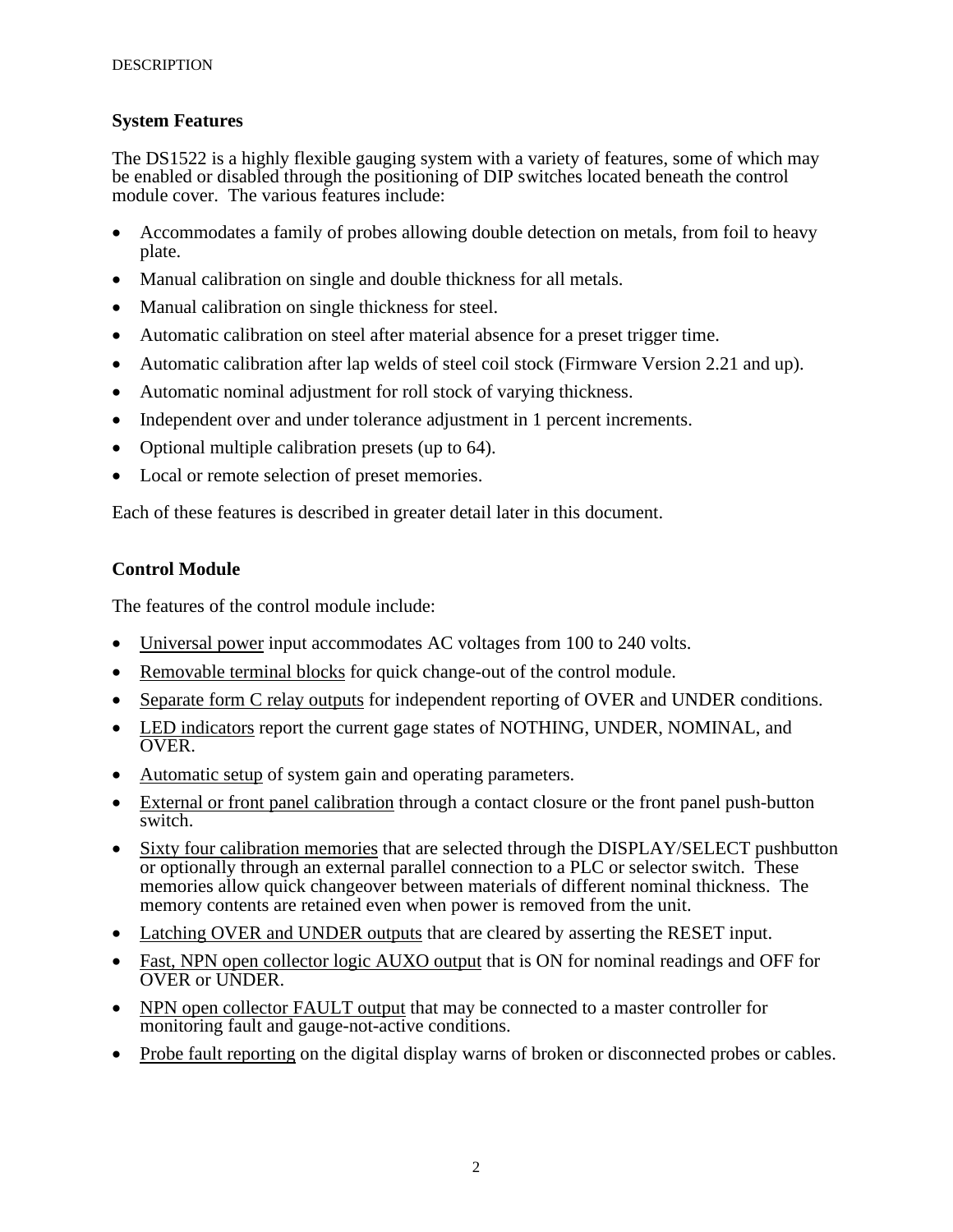# **Control Module Indicators**

The function of the indicators and display on the DS1522 control module are described in the following paragraphs:

- 1. OVER LED is ON whenever the material thickness exceeds the calibrated nominal value by more than the set tolerance.
- 2. NOMINAL LED is ON whenever the received signal is within the specified tolerances, both over and under.
- 3. UNDER LED is ON whenever there is material between the probes but the material thinner than the calibrated nominal value by more than the set tolerance.
- 4. NOTHING LED is ON whenever the received signal goes beyond the measuring range of the instrument indicating an absence of material between the probes.
- 5. The OVER, NOMINAL, UNDER, and NOTHING LEDs flash in succession when the system is in calibrate mode.
- 6. Numeric Display indicates the level of the signal from the receiving probe and reports error or status conditions. During gauge operation the value on the display reflects the strength of the signal from the receiving probe. Thicker materials reduce the level of the signal reaching the receiving probe, consequently the displayed value is lower for thicker material and higher for thinner material.

# **Control Module DISPLAY/SELECT Pushbutton**

Through the DISPLAY/SELECT pushbutton you can display the current local (**Lc**) preset memory address if the DS1522 is off-line, i.e. the external enable signal is not asserted, or you can display the current remote (**rE**) preset memory address if the GPIO signal is asserted. Thus it is possible to determine if the unit is off-line or on-line by pressing the DISPLAY/SELECT pushbutton and noting the identifier that displays. As long as the pushbutton is held, the identifier displays. When the pushbutton is released, the currently selected preset address displays for 5 seconds. The local address cannot be displayed if the DS1522 is on-line, i.e. the external enable signal on the GPIO pin is asserted.

The local and remote addresses are independent values but they point to the same calibration memories. When the external enable signal is asserted on the GPIO pin of the external select port, the DS1522 is on-line and the remote address as applied to terminals IN1 through IN5 is applied. The local address may not be displayed and changed while the DS1522 is on-line. Conversely, the remote address may not be displayed while the DS1522 is off-line.

The local address can be changed by tapping the pushbutton while the value is displayed; the remote address cannot. The remote address is determined by the signals entering the port at the right of the control unit and cannot be changed locally. The local and remote addresses display as a simple two digit number.

When the DISPLAY/SELECT pushbutton has been in the released state for 5 seconds, the display reverts back to displaying gage information.

## **Control Module CALIBRATE GAP Pushbutton**

The CALIBRATE GAP pushbutton initiates the gap calibration process. With no material between the probes, press and hold the pushbutton for a minimum of three seconds to initiate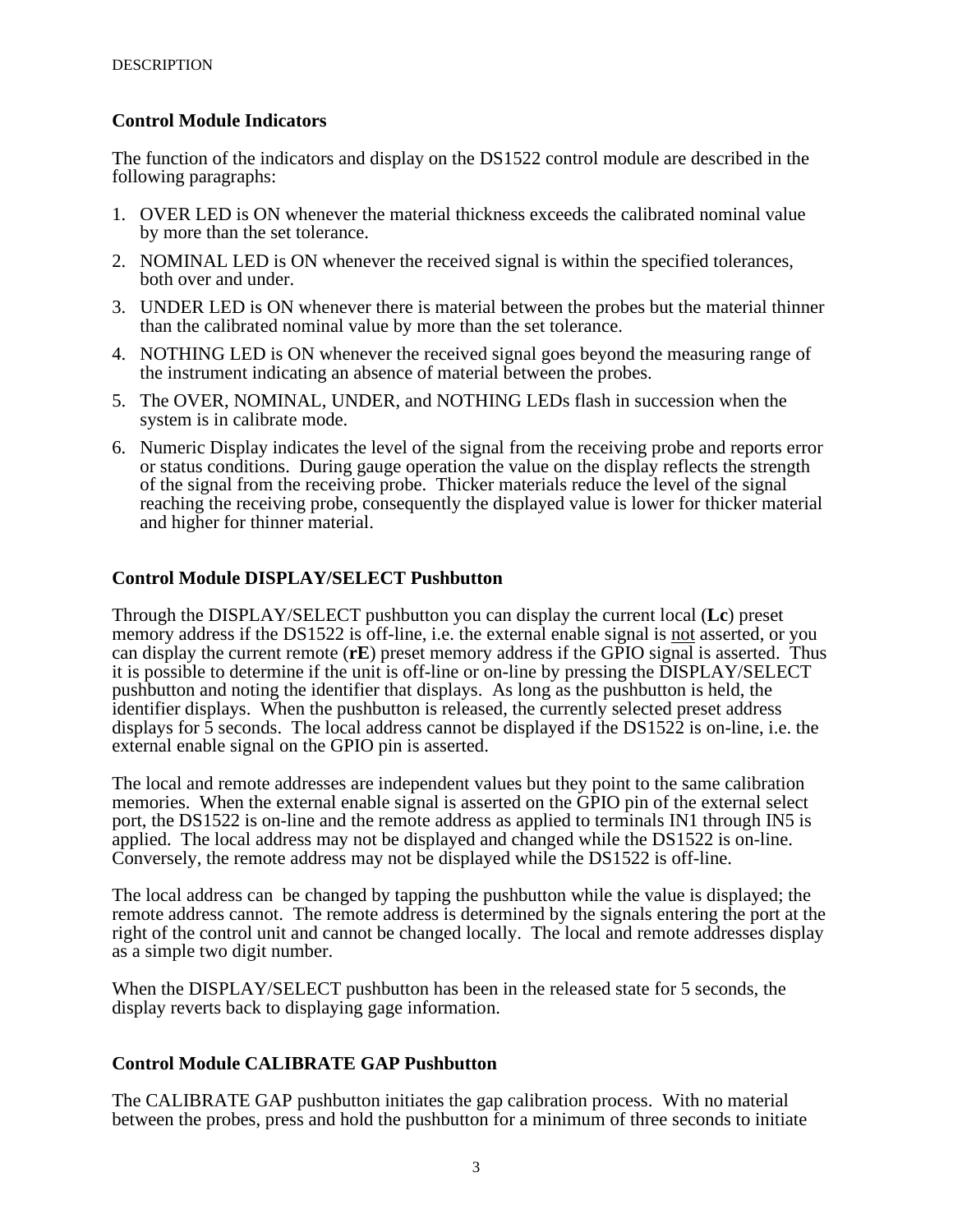gap calibration. The system responds by displaying alternately **gAP** and **SU** until the calibration process is complete. Calibration of the gap needs to be done once whenever the probes are changed or the physical spacing of the probes changes.

# **Control Module CALIBRATE Pushbutton**

The CALIBRATE push-button switch on the front panel of the control module serves to initiate the calibration process and to make adjustments to several numeric parameters including the upper tolerance (**Ut**), the lower tolerance (**Lt**), the automatic calibration trigger time (**Ct**), the calibration delay time (**Cd),** and the relay delays (**ry**).

To initiate calibration, simply press the pushbutton and release it within 3 seconds.

To view the current value of a parameter, press the pushbutton and hold it for more than 3 seconds until the appropriate parameter identifier appears on the digital display. After the parameter identifier appears, release the pushbutton and the current value of the parameter displays for 5 seconds. To retain the current value of the parameter, simply allow the 5 second display interval to elapse. The display reverts back to displaying signal strength.

To change the value of a parameter, press the pushbutton and hold it for more than 3 seconds until the appropriate parameter identifier appears on the digital display. After the parameter identifier appears, release the pushbutton and the current value of the parameter displays. Press the pushbutton while the parameter is displaying and the value increments, first slowly then more rapidly. For more precise control of the value adjustment, simply tap the pushbutton repeatedly until the desired value is displayed. All parameters roll back to their minimum values after reaching the maximum value. To retain the adjusted value of the parameter, simply allow the 5 second display interval to elapse. The display reverts back to displaying signal strength.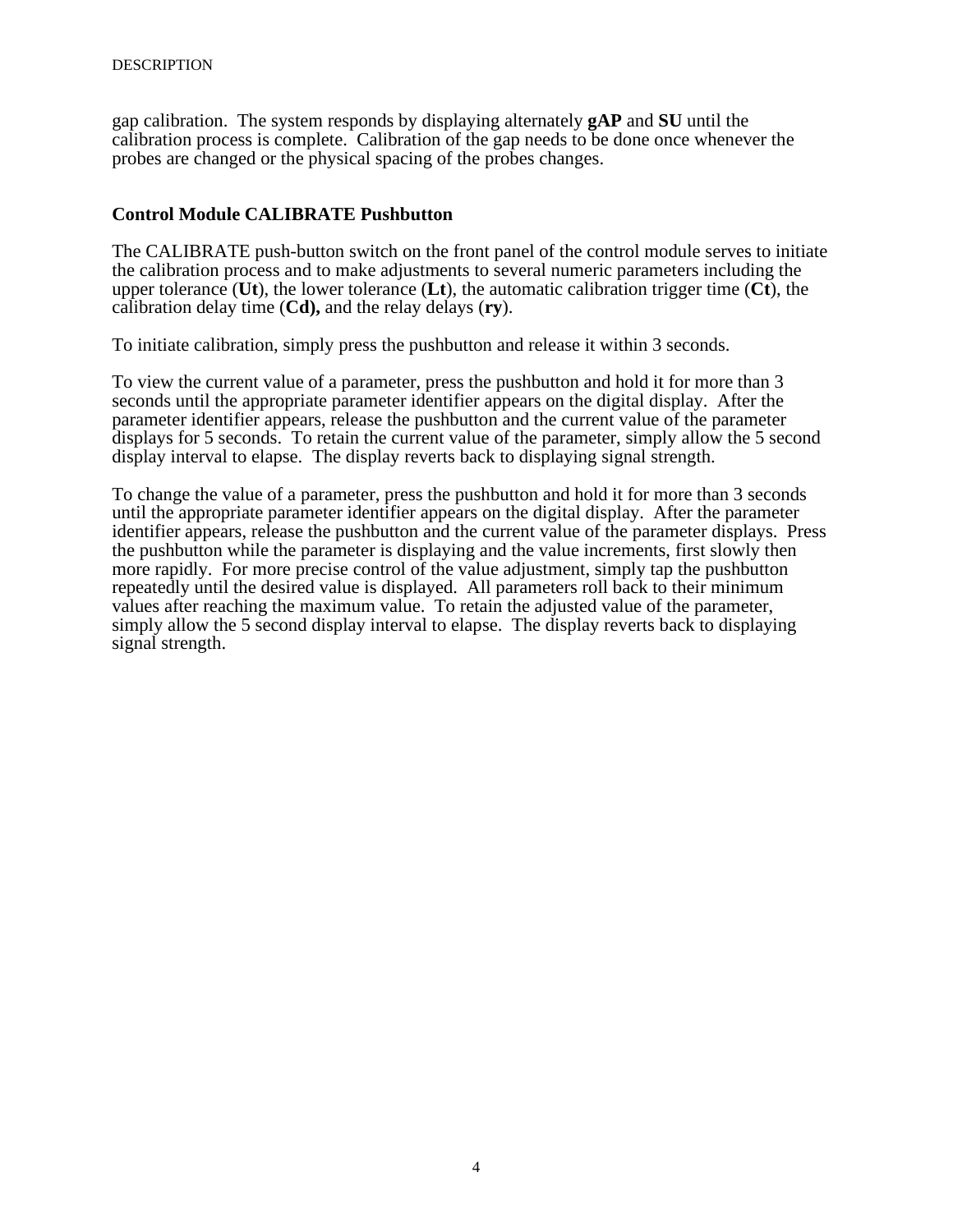## **Control Module Configuration Switches**

An eight position DIP switch is located beneath the front cover on the main control circuit board to the left of the displays These switches must be set to enable the features of the system that are appropriate to your application. Any time a switch setting is changed, the control module must be powered down and back up to install the change. The switches are read only at power up.

The functions of the switches are as follows:

| Switch 1: | <b>OFF</b><br>ON. | Disable automatic calibrate after double detection.<br>Enable automatic calibration after double detection (Version 2.1 and up)                                                                                                                          |
|-----------|-------------------|----------------------------------------------------------------------------------------------------------------------------------------------------------------------------------------------------------------------------------------------------------|
| Switch 2: | OFF<br>ON         | Automatic frequency selection during calibration.<br>Manual frequency selection (two-hit calibration only).                                                                                                                                              |
| Switch 3: | <b>OFF</b><br>ON  | Calibrate on single and double.<br>Calibrate on single only.                                                                                                                                                                                             |
| Switch 4: | OFF<br>ON         | Disable reference tracking.<br>Enable reference tracking.                                                                                                                                                                                                |
| Switch 5: | <b>OFF</b><br>ON. | Slow memory change over with address display<br>Rapid memory changeover, no address display (Version 1.7 and later)                                                                                                                                      |
| Switch 6: | <b>OFF</b><br>ON  | Disable automatic calibration trigger after material void.<br>Enable automatic calibration trigger after material void.                                                                                                                                  |
| Switch 7: | <b>OFF</b><br>ON  | Control interprets external selector port signals as high when activated.<br>Control interprets external selector port signals as low when activated.                                                                                                    |
| Switch 8: | OFF:<br>ON:       | The state of the relays and AUX0 for NOTHING in the gap is the same<br>as for the NOMINAL state.<br>The state of the relays for NOTHING in the gap, is OVER for the OVER<br>relay and UNDER for the under relay and the state of AUX0 is not<br>nominal. |

## **Control Module Polarity Jumpers**

Each of the logic inputs (CAL, RESET, and AUXIN) to the DS1522 has associated with it a two position jumper plug located under the front cover and immediately behind its associated connector. These jumpers allow the inputs to be driven by a sinking or sourcing device. When the jumper plug is installed on the pins closest to the connector, the input is set up for a sourcing driver. When installed on the two pins farthest from the connector, the input is set up for a sinking driver, or dry contact between the input and COM.

Whether set for sinking or sourcing drivers, the input is active (ON) when the signal at the terminal is low (at COM).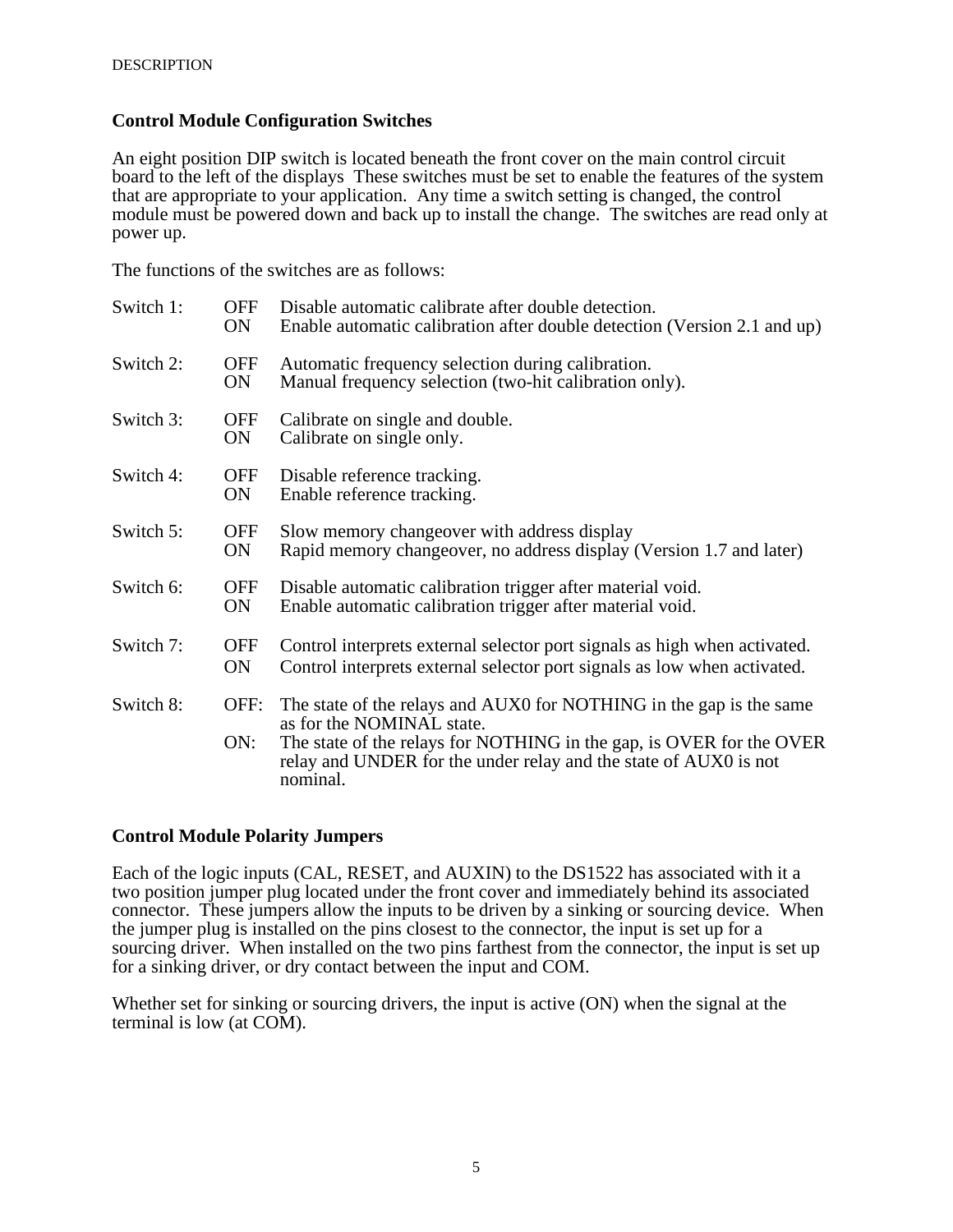# **APPLICATION CONSIDERATIONS**

# **Choice of Probes**

The DS1522 accommodates a number of Prime probes but is most often used with the P1000B, P70A, and P70CS probes. The P70A and P1000B probes are potted and completely sealed units with permanently attached cables. The P70CS probes are potted with connectors for easy removal. The same probe type is used for transmitter and receiver and is not polarized.

The table below provides rule of thumb information for probe selection.

| Probe              | Housing                                                              | Connection | Gap | Application                                  |
|--------------------|----------------------------------------------------------------------|------------|-----|----------------------------------------------|
|                    |                                                                      |            |     |                                              |
| <b>P1000B</b>      | Aluminum block                                                       | Cable      |     | $0.5$ " to $1.25$ " 0.060 and thicker        |
| P <sub>70</sub> A  | Threaded steel barrel                                                | Cable      |     | $0.5$ " to $0.75$ " $0.004$ to $0.060$ steel |
| P <sub>70</sub> CS | Smooth stainless barrel Connector 0.5" to 3.00" 0.004 to 0.060 steel |            |     |                                              |

Probes with non-ferrous (aluminum and stainless steel) housings offer greater probe separation. Probes with steel housings are not affected by the material used for mounting. Probes with aluminum or stainless steel housings are affected by steel near them including mounting clamps. To realize maximum separation with the P70CS type units, the probes must be mounted in nonferrous clamps, e.g. Nylatron or 303 stainless steel.

Prime offers a number of other probes that allow the DS1522 to be applied to a wide range of materials including magnesium, copper, stainless steel, and aluminum. For more information or assistance in selecting the appropriate probes, contact Prime Controls.

# **Calibration Considerations**

The DS1522 offers four different modes of calibration.

- 1. Manual calibration on single and double thickness material (two-hit calibration). In this mode, a sample of the nominal thickness is placed between the probes and the CAL pushbutton or optional external cal switch is pressed. Then a second thickness (or multiples of the original) are placed between the probes and the CALIBRATE pushbutton or external cal switch is again pressed. Calibration is complete unless the tolerance value must be adjusted.
- 2. Manual calibration on single thickness steel (single-hit calibration). In this mode, calibration can be initiated through a press of the CALIBRATE pushbutton or an optional external cal switch prior to material entering the gap between the probes. The DS1522 enters a wait state until material is fed between the probes. If the calibration delay parameter (**Cd**) is set to zero, calibration occurs within 100 milliseconds after material is sensed between the probes. For slow moving material, this delay can be increased (up to 9.9 seconds) to insure the material fully covers the probes before calibration occurs. See the **Control Module CALIBRATE Pushbutton** section earlier in this document for the parameter adjustment procedure.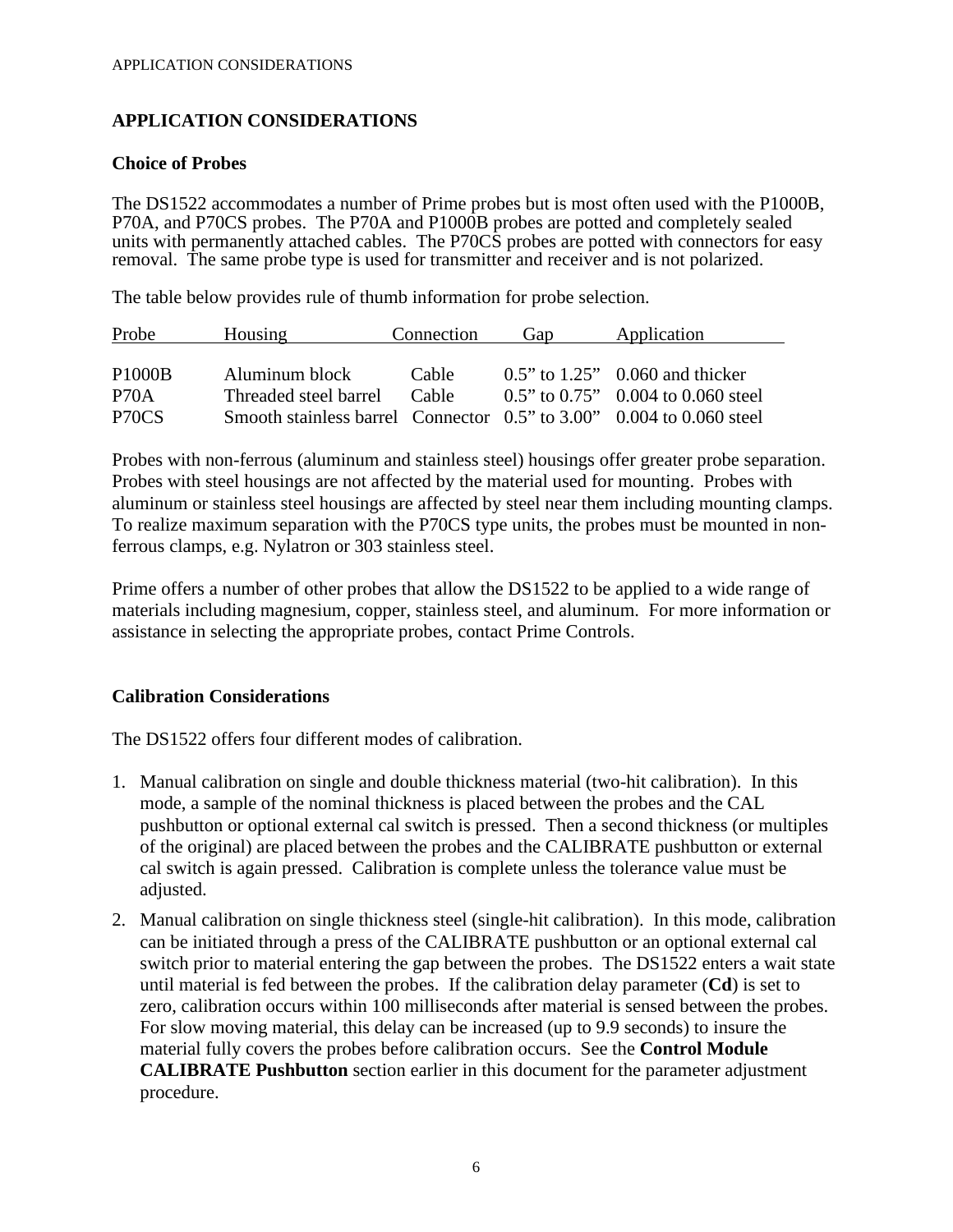#### APPLICATION CONSIDERATIONS

- 3. Automatic calibration on single thickness steel after coil change (Switch 6 ON). In this mode, calibration process is the same as for the manual single-hit calibration except that the calibration process can be initiated by the expiration of a timer within the DS1522. The timer can be set to a value from 0.1 minute (6 seconds) to 25 minutes. When the DS1522 detects the absence of material between the probes, the timer count-down begins. If the count-down expires before material is sensed, the DS1522 enters calibration mode, waiting for material to be fed. If the calibration delay parameter (**Cd**) is set to zero, calibration occurs within 100 milliseconds after material is sensed between the probes. For slow moving material, this delay can be increased (up to 9.9 seconds) to insure the material fully covers the probes before calibration occurs. See the **Control Module Calibrate Pushbutton** section earlier in this document for the parameter adjustment procedure.
- 4. Automatic calibration on single thickness steel after double (overlap) detected (Switch 1 ON). In this mode, available in systems with Firmware Version 2.1 and higher, the calibration process is the same as for modes 2 and 3 above except that the calibration process is initiated by the occurrence of a lap weld or overlap in the incoming material. When the OVER condition is detected, the OVER relay switches for a minimum of 25 milliseconds and then after the programmed calibration delay (**Cd**) calibration commences. The intent of this mode is to detect lap joints and provide automatic recalibration on the material following the lap joint.

When automatic calibration after double is enabled (Switch 1 ON), the calibration delay (**Cd**) parameter may be used to insure calibration occurs beyond the overlap area. However, should calibration occur on the overlap, the detection of an under condition after the overlap will initiate recalibration if the under tolerance is set appropriately. The delay of relay response through the "**ry**" parameter may still be used in this mode. However for detection of short overlaps it may be necessary to set the relay delay to zero for fastest gauge response.

The choice of calibration mode is application dependent since each mode has its advantages and disadvantages. Two-hit calibration offers the possibility of discriminating changes in metal thickness that are far less than 2 to 1 since the system is calibrated on samples of the thickness range to be discriminated.

# **Relay Response Time**

For most applications it is desirable that the OVER relay respond as quickly as possible. For thinner materials the response time is as fast as 3 milliseconds. For very thick metals the response time can be as long as 40 milliseconds.

If very fast response times are undesirable, the action of the relays can be delayed through the adjustment of the relay delay parameter (**ry**). This parameter represents a time interval in fractions of a second from .00 to .99 seconds. To adjust the delay value, press and hold the CAL pushbutton until the identifier "**ry**" appears on the two digit display. Release the pushbutton and observe the current value of the delay parameter. Press and/or tap the CAL pushbutton as necessary to bring the delay parameter to the desired value. To retain the adjusted value of the parameter, simply allow the 5 second display interval to elapse. The display reverts back to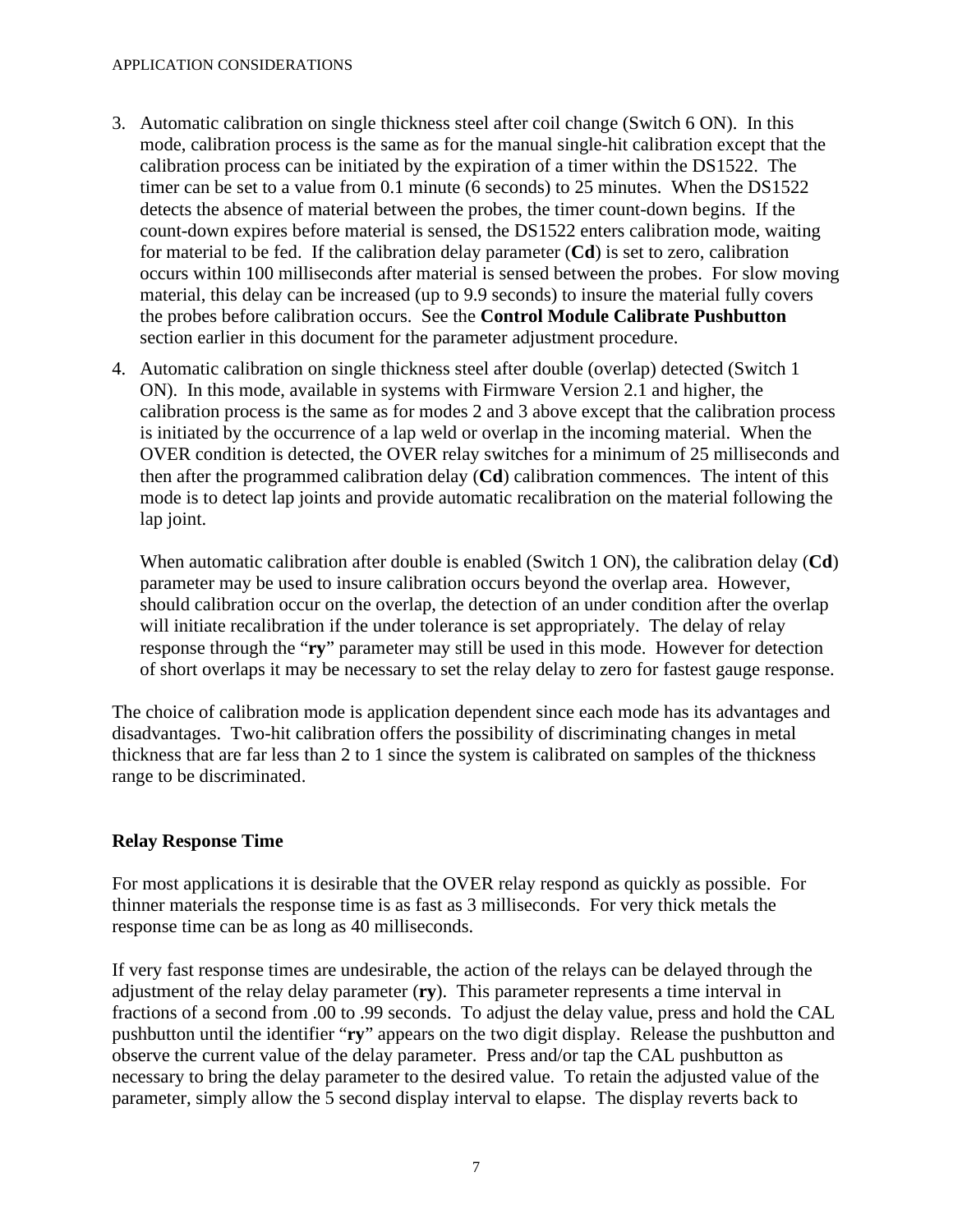displaying signal strength. See the **Control Module Calibrate Pushbutton** section earlier in this document for the parameter adjustment procedure.

# **Tracking Nominal**

The tracking nominal feature of the DS1522 (Switch 4 ON) is typically used on roll-fed material that varies in thickness over its length. The unit keeps a slow average of the thickness and gauges relative to the average rather than relative to a fixed nominal calibration value. The average is referred to as the tracking nominal. The tracking nominal is allowed to shift by as much as 50% in thickness in either direction from the calibrated nominal.

Whenever no material is sensed between the probes, the calibrated nominal is reinstated regardless of the final thickness of the previous material.

# **Gauge and Fault Monitoring**

The open collector FAULT output provides a means for monitoring the status of the DS1522 to insure that all material passing between the probes is checked for doubles. When the DS1522 controller detects a probe fault or a fault within the controller itself, the FAULT output turns OFF. Since OFF is the fault state, a loss of power to the DS1522 is reported as a fault.

The FAULT output also turns off whenever the controller is not in gauge mode, i.e. whenever the unit is in setup (**SU**) or calibration (**CA**) mode.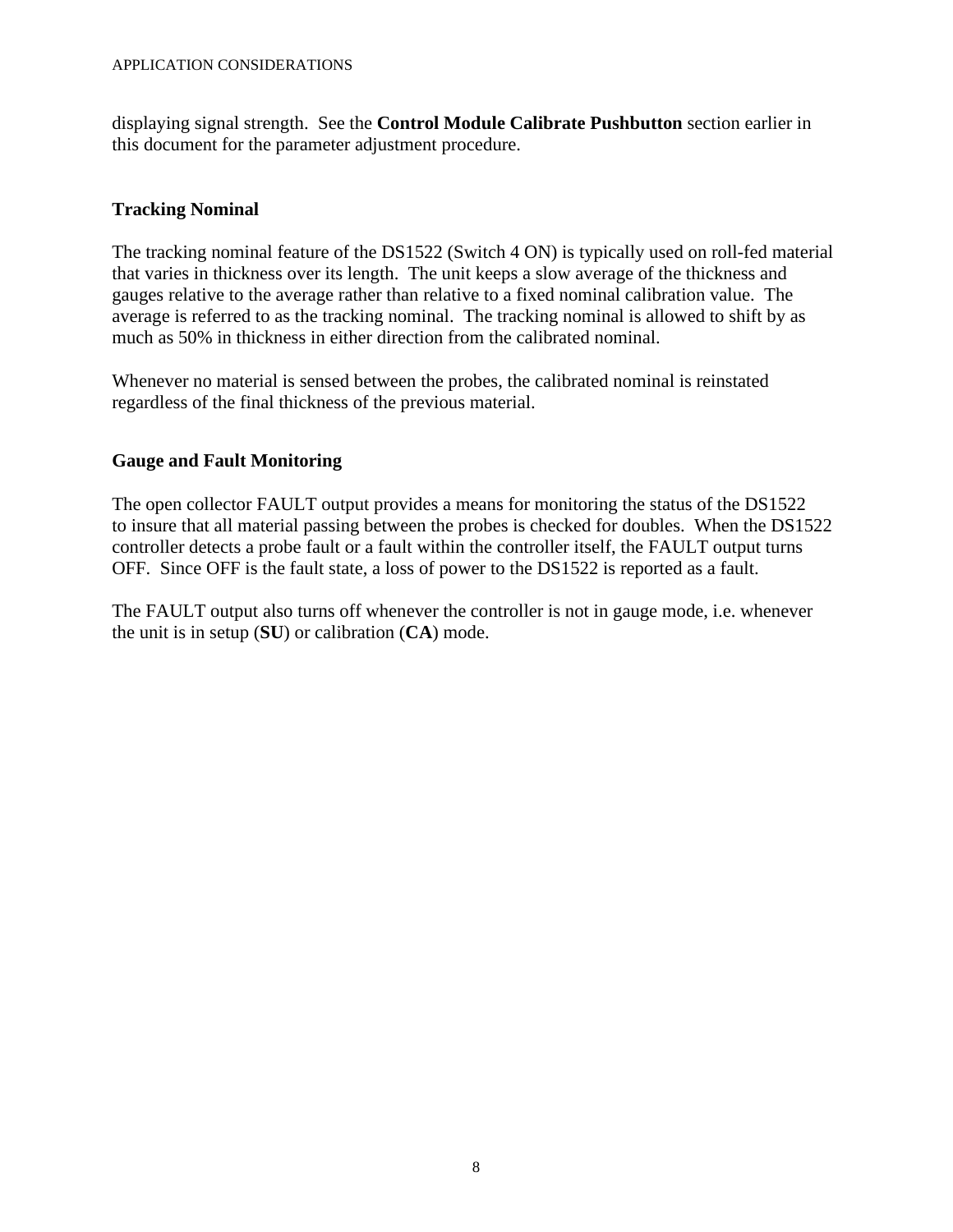# **INSTALLATION**

The installation of the components of the DS1522 system is covered in the following paragraphs:

## **DS1522 Control Module**

The control board is designed to mount on the back panel of an electrical enclosure using the four mounting slots at the edges of the enclosure. The footprint is 8.25 inches (210 mm) by 6.25 inches (159 mm) with mounting slot locations on a rectangle 7.625 inches (194 mm) in the horizontal and 4.0 inches (102 mm) in the vertical. Insure that the mounting screws make good electrical contact between the module housing and the control enclosure back panel.

Avoid mounting locations with excessive heat and vibration.

## **Probe Mounting**

See instructions specific to the probes supplied with your system.

## **Electrical Wiring**

All wiring for the DS1522 connects to removable terminal blocks at the bottom of the control enclosure as described in the following paragraphs.

- 1. Connect 100 to 240 VAC, 50-60 Hz. power (15 watts) to the terminals labeled AC on the leftmost terminal block.
- 2. Connections to the control circuit of the machine are made through the OVER and UNDER form C relays as required. These relays are powered in the NOMINAL condition and the diagram on the DS1522 front panel reflects the NOMINAL state. As shipped from the factory, the NOTHING state places the relays in the same state as NOMINAL. DIP switch 8, beneath the cover of the DS1522, when ON, causes the NOTHING condition to place the OVER and UNDER relays in the over and under states simultaneously.

| <b>Dips Switch 8 Off</b> |                           |                   |                    |        |  |  |
|--------------------------|---------------------------|-------------------|--------------------|--------|--|--|
|                          | <b>Output Relay State</b> |                   |                    |        |  |  |
| <b>Condition</b>         |                           | <b>Over Relay</b> | <b>Under Relay</b> |        |  |  |
|                          | <b>N.C.</b>               | N.O.              | N.C.               | N.O.   |  |  |
| Nothing                  | Closed                    | Open              | Closed             | Open   |  |  |
| Under                    | Closed                    | Open              | Open               | Closed |  |  |
| Nominal                  | Closed                    | Open              | Closed             | Open   |  |  |
| Over                     | Open                      | Closed            | Closed             | Open   |  |  |

| Dips Switch 8 On |                           |                   |                    |        |  |  |
|------------------|---------------------------|-------------------|--------------------|--------|--|--|
|                  | <b>Output Relay State</b> |                   |                    |        |  |  |
| <b>Condition</b> |                           | <b>Over Relay</b> | <b>Under Relay</b> |        |  |  |
|                  | N.C.                      | N.O.              | <b>N.C.</b>        | N.O.   |  |  |
| <b>Nothing</b>   | Open                      | Closed            | Open               | Closed |  |  |
| Under            | Closed                    | Open              | Open               | Closed |  |  |
| Nominal          | Closed                    | Open              | Closed             | Open   |  |  |
| Over             | Open                      | Closed            | Closed             | Open   |  |  |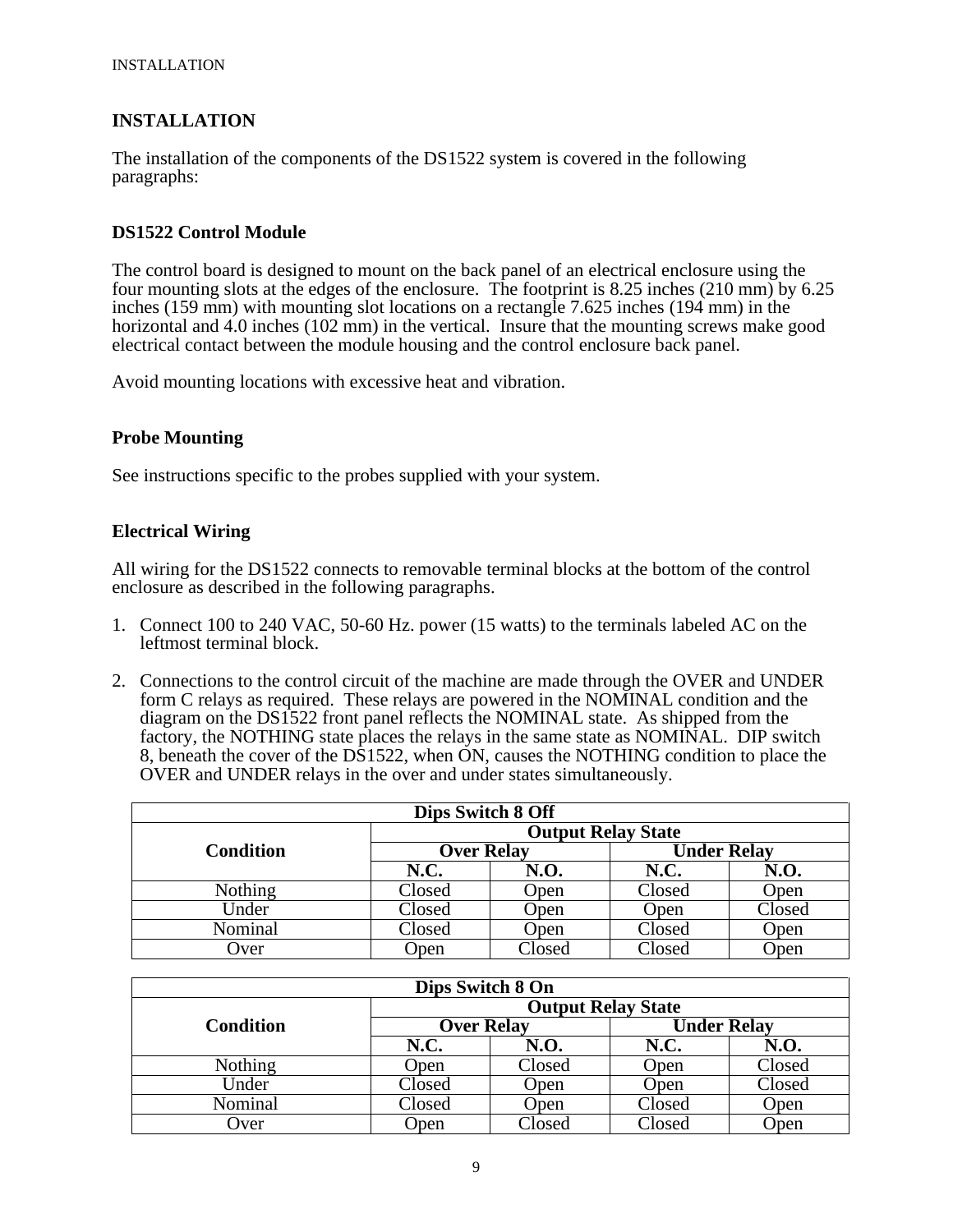- 3. The shielded cables from the probes to the board should be run in conduit. The receiver probe is connected to terminals labeled RCVR on the rightmost terminal block and the transmitter probe to the terminals labeled TMTR on the same terminal block. Since the probes are non-polarized, the order of lead connection is not important and since the probes are identical, it does not matter which is the transmitter and which is the receiver. Connect the shield leads (drain wires) from the probe cables to the terminals labeled SHLD.
- 4. The OVER and UNDER relays may be operated in a "follower" mode or a "memory" mode depending upon the wiring of the RESET input. The operational modes and required connections are described below.
- a) For "follower" mode, jumper RESET and COM together on the center terminal block. In this mode, when an OVER or UNDER condition occurs, the appropriate relay drops out, and the OVER or UNDER LED comes on. After the fault condition is corrected, the relay returns to the normally energized condition and the LED goes out. Automatic reset is normally selected to control the operation when the fault condition is automatically removed or the DS1522 is wired into the stop circuit of the machine.
- b) For "latch" mode, wire the RESET and its associated COM terminal to the normally open contacts of a switch, relay, or controller output. In this mode, when a fault condition occurs, the relay drops out and the OVER or UNDER LED comes on. After the fault condition is corrected, the contact must be momentarily closed to energize the relay. Note: If Dip Switch 8 is On, Reset Input will have to be asserted after a Nothing condition is present at the probes as well.
- 5. Optionally, the NPN open collector FAULT output may be connected to a master system controller or to an indicator that warns of an error condition within the DS1522 system. This output is normally ON and turns OFF when an error condition is detected. Thus if the DS1522 loses power, the FAULT output reports an error condition by default.

The FAULT output turns OFF any time the DS1522 is not gauging the metal between the probes. In addition to error conditions, setup (**SU** on the display) and calibration (**CA** on the display) cause the fault output to turn OFF. This allows the unit to be monitored for non-gauge conditions.

6. Another Option is the NPN open collector AUXO ouput may be connected to a master system controller. This sinking output turns on to provides an indication of a Nominal reading versus a Under or Over reading (output . Like the Output Relays, the position of Dip Switch 8 effects whether a Nothing condition is indicated differently from a Nominal condition.

| <b>Condition</b> | <b>AUXO Ouput State</b> |                 |  |  |
|------------------|-------------------------|-----------------|--|--|
|                  | Dip Switch 8 Off        | Dip Switch 8 On |  |  |
| Nothing          | On (sinking)            | Off             |  |  |
| Under            | Off                     | Эff             |  |  |
| Nominal          | On (sinking)            | On $(sinking)$  |  |  |
| <b>J</b> ver     | Off                     | Эff             |  |  |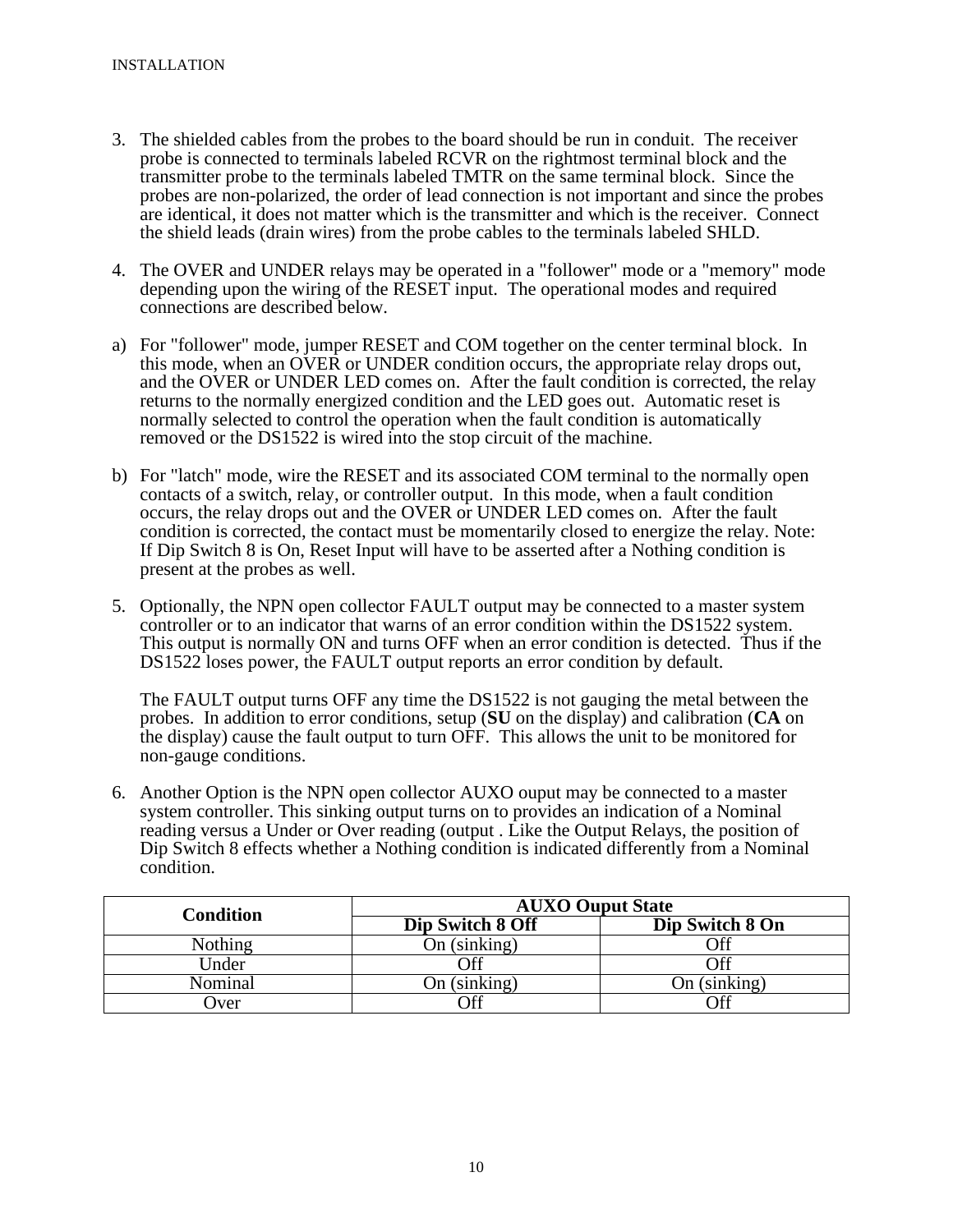#### **Optional Remote Preset Calibration Selection**

The 10 terminal connector at the right side of the DS1522 chassis provides a means to control the selection of calibration presets from an external switch or remote controller such as a PLC (See illustrations on following page). The rightmost terminals labeled IN6 through IN1 accept signals in binary combination to select preset memories numbered from 0 through 63. IN1 is the least significant bit. Thus the addresses are formed as follows:

| IN6                 |            |                               |                     | IN5 IN4 IN3 IN2 IN1            |                             | <b>ADDRESS</b> |
|---------------------|------------|-------------------------------|---------------------|--------------------------------|-----------------------------|----------------|
| off<br>off<br>off   | off<br>off | off off off<br>off<br>off off | off                 | off<br>off<br><sub>on</sub>    | off<br><sub>on</sub><br>off | 00<br>01<br>02 |
| <sub>on</sub><br>on | on<br>on   | <sub>on</sub><br>on           | <sub>on</sub><br>on | <sub>on</sub><br><sub>on</sub> | off<br>on                   | 62<br>63       |

The GPIO terminal  $(4<sup>th</sup>$  from the bottom) is the "enable" signal. When asserted, this signal tells the control module to use the address applied to terminals IN1 through IN6 for preset calibration selection. When enable is not asserted, the control module uses the local address as programmed through the DISPLAY/SELECT pushbutton for preset calibration selection. See the section on **Control Module DISPLAY/SELECT Pushbutton** earlier in this document.

These inputs may be set to accommodated either sinking (open collector) or sourcing (PNP) drivers. All inputs are set to the same mode; mixed modes are not allowed. A two position jumper plug in the upper right corner of the I/O board (accessible from the top when the cover is removed) connects the inputs through 4700 ohm resistors to  $+15$  volts when in the left position (center and left pin connected), or to ground (COM) when in the right position (center and right pin connected). Typically the jumper is placed in the left position for sinking drivers and in the right position for sourcing drivers.

Additionally, DIP switch 7 (seventh from the top) tells the control module if the inputs are active when high (Switch 7 OFF – to the left) or active when low (Switch 7 ON – to the right). Typically Switch 7 is OFF for sourcing drivers and ON for sinking drivers.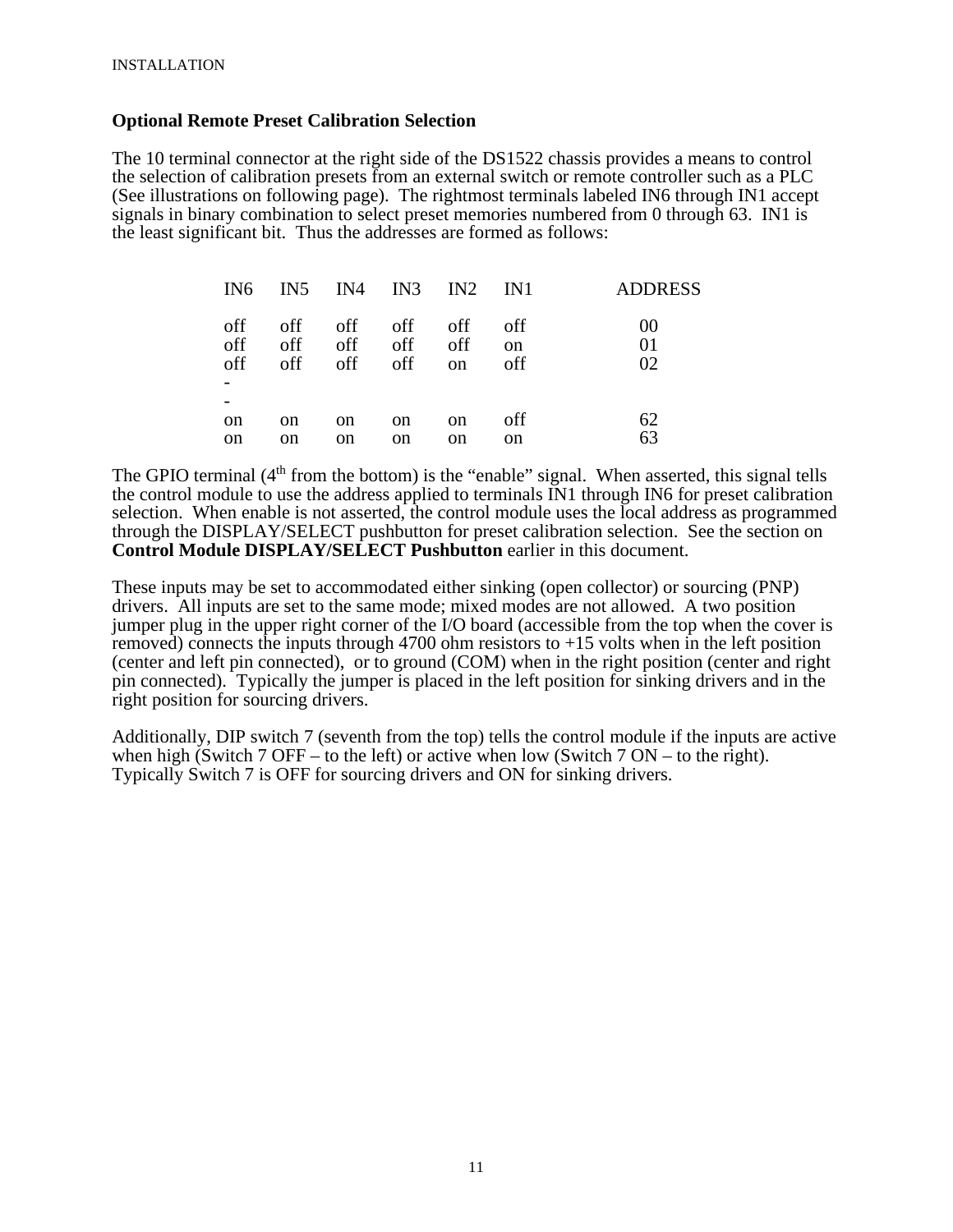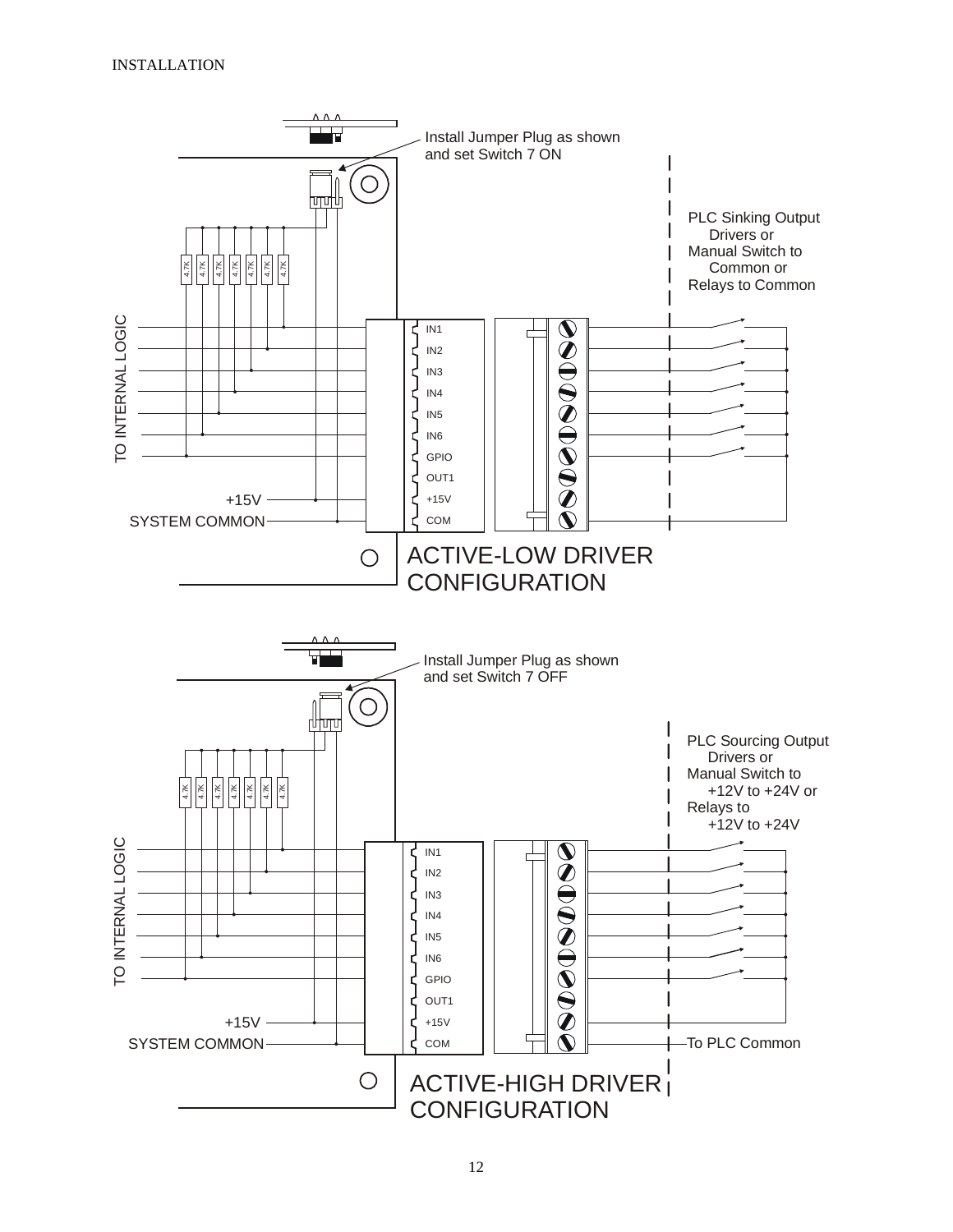# **INITIAL SETUP**

#### **Probe and Gap Assessment**

The startup process of the DS1522 commences immediately after power up and includes several processes which are transparent to the user except for the sequence of characters that appear on the two digit display.

When the unit first powers up, the probes are analyzed to determine the type of probe attached to the control unit. While the assessment is in process, the letters **Pr** flash on and off. When the type of probe has been established, the probe identifier flashes alternately with **Pr** for approximately 3 seconds. The probe identifiers include **15, 70,** and **1H**. After identifying the probes, the control module determines which calibration preset is to be used and then displays alternately **SL** and the preset number, e.g. **SL 01**. If the probes are faulty, disconnected, or cannot be identified, the controller flashes **PR 01** indefinitely.

After the probes have been identified and the calibration memory selected and displayed, the control module begins displaying the signal strength from the receiving probe. If the system has been newly installed or the relative positions of the probes has been changed, it is necessary to "calibrate the gap". With no material between the probes, press and hold the CALIBRATE GAP pushbutton for three seconds until the letters **SU** and **gAP** flash alternately on the display. The system records the "no material condition" in non-volatile memory. When the display reverts to displaying signal strength, the gap calibration process is complete. *It is essential that for this assessment there is no material between the probes*.

When the operating conditions have been established, the two digit readout displays a numeric value representing the receiver signal strength.

## **Gauge Tolerance Adjustment**

When the startup sequence has been completed and if the probes are successfully identified, the system enters gauge mode and displays the receiver signal strength on the two digit display. At this point the gauging tolerances should be verified and/or set as described below: If more than one calibration memory is to be used, the tolerances must be adjusted independently for each stored calibration. The tolerance adjustments may be done any time except when the system is in calibration mode (displaying "**CA**").

- 1. Press and hold the calibration pushbutton for 3 seconds or until the unit displays "**Ut**" (**U**pper **t**olerance). Release the pushbutton and observe the setting for the upper tolerance value. The tolerance displays as a percentage of the single thickness and can be adjusted from a value of 1 to 99. If the pushbutton is not pressed again within 5 seconds, the display reverts back to displaying gauge signal strength and the current upper tolerance value is retained. To change the upper tolerance, tap or hold in the pushbutton as necessary to adjust the upper tolerance to the desired value. For detection of doubles, 50% is a good value. Retain and store the displayed value by releasing and not activating the pushbutton for 5 seconds. The display reverts back to showing signal strength.
- 2. Press and hold the calibration pushbutton for 4.5 seconds or until the unit displays "**Lt**" (**L**ower **t**olerance). Release the pushbutton and observe the setting for the lower tolerance value. The tolerance displays as a percentage of the single thickness and can be adjusted from a value of 1 to 99. Tap the pushbutton as necessary to adjust the lower tolerance to the desired value. If gauging for "under" is of no interest, set the lower tolerance to a high value such as 99%. Retain the displayed value by releasing and not activating the pushbutton for 5 seconds. The display reverts back to showing signal strength.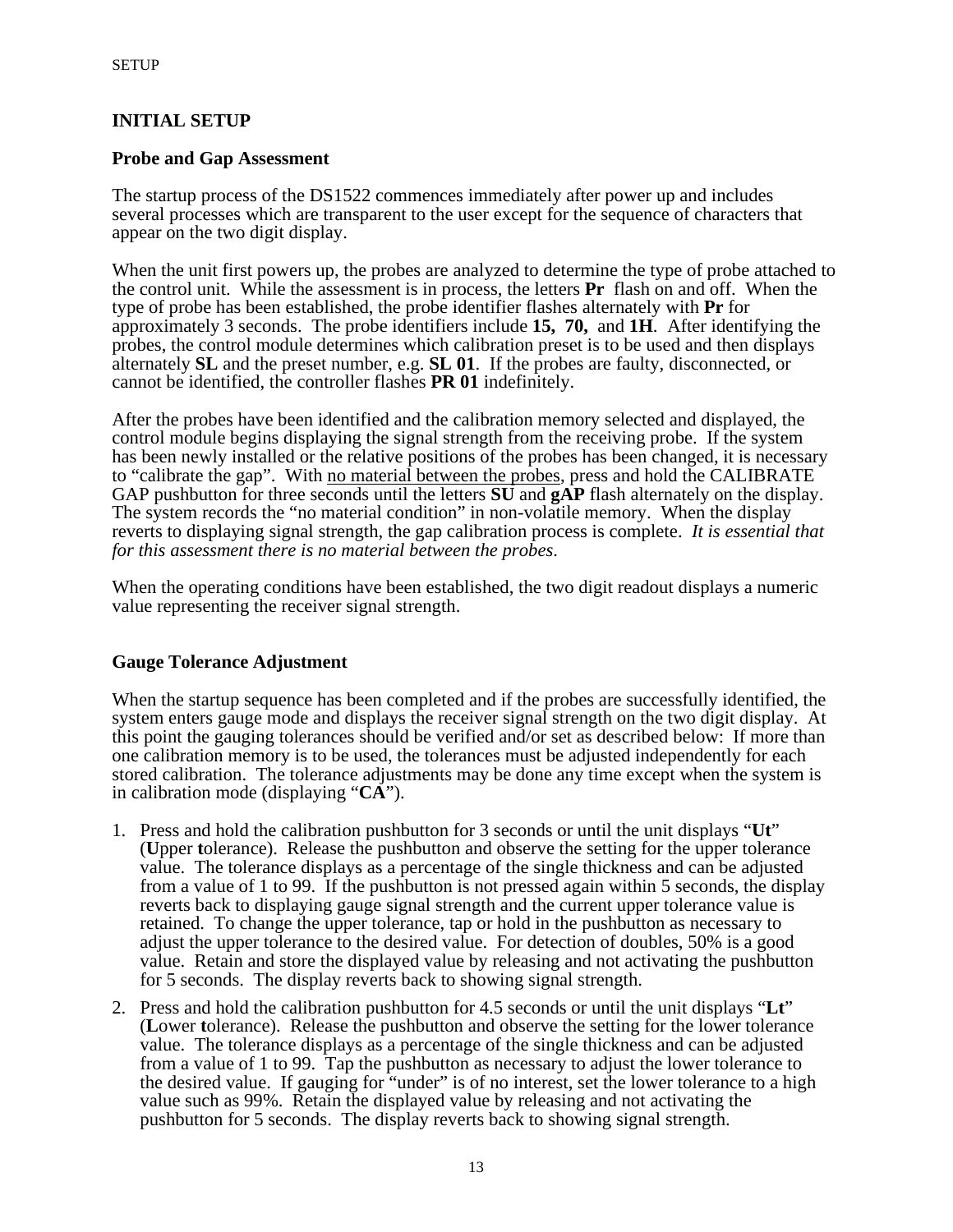## **Relay Response Time**

Check that the relay response time is appropriate for your application. The relay delay parameter current value can be viewed by pressing and holding the CAL pushbutton until the "**ry**" identifier appears on the two digit display. Release the pushbutton and observe the current value of the delay parameter. Press and/or tap the CAL pushbutton as necessary to bring the delay parameter to the desired value. To retain the adjusted value of the parameter, simply allow the 5 second display interval to elapse. The display reverts back to displaying signal strength.

The delay value displays in seconds and can be adjusted from zero (.00) to .99 seconds.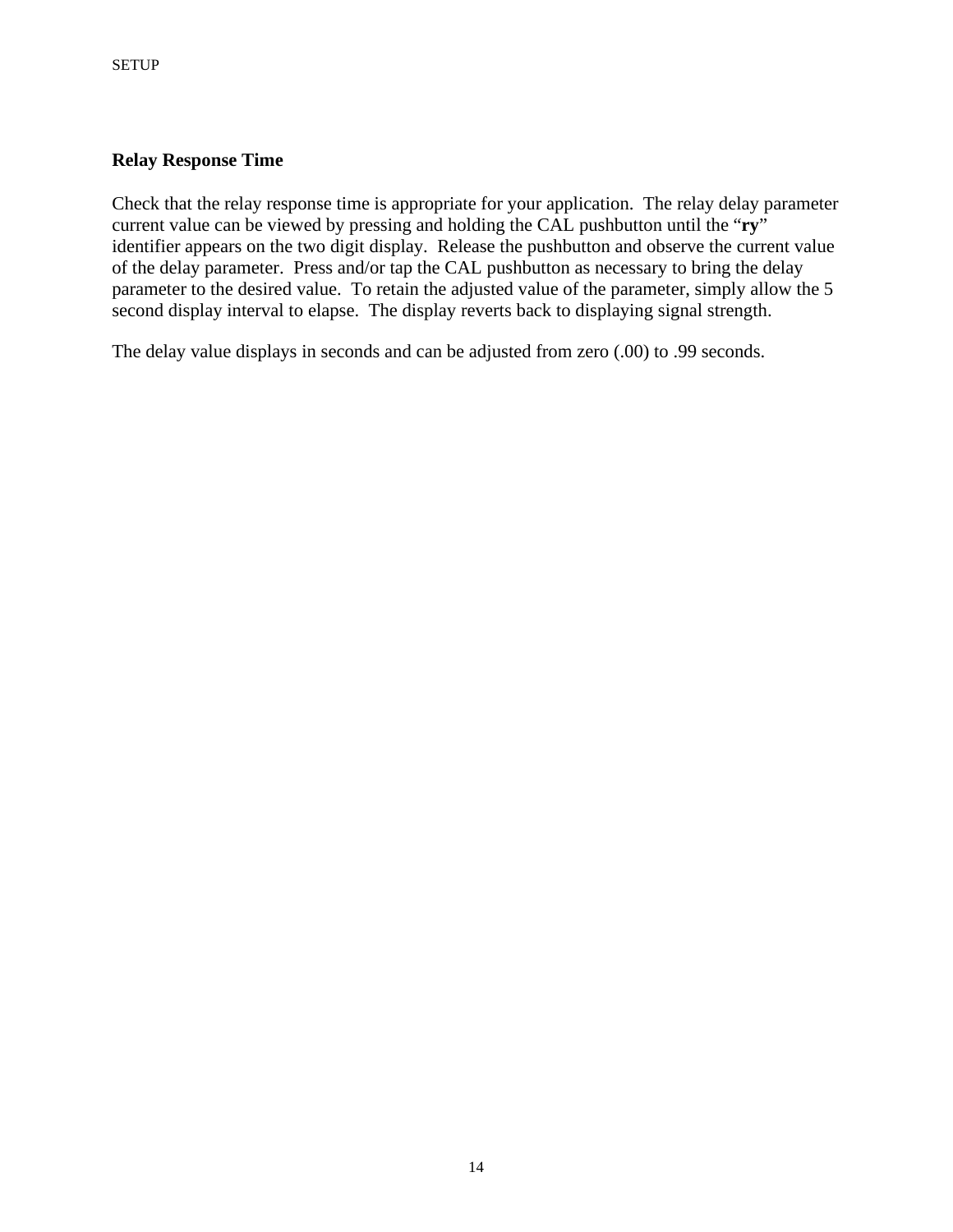# **CALIBRATION**

The DS1522 offers three modes of calibration: 1) manual calibration on single and double material samples, 2) manual calibration on a single thickness material sample, and 3) automatic calibration on material coming between the probes after a period of no material between the probes.

#### **Calibration on Single and Double Thickness**

For highest gauging precision, the double sheet detector must be calibrated on both a single and a double thickness of the material to be monitored, any time prior to running. This mode of calibration is selected when Switch 3 is OFF. Calibration values are retained even when power is removed from the DS1522. Depending upon selected options, the system can retain one, two, or up to 64 different calibration settings in non-volatile memory. See the separate section on **Multiple Calibration Memories**. To calibrate on single and double, proceed as follows:

- 1. Place a single sheet of the thickness to be gauged in the probe gap and press the CAL pushbutton or close a contact across the external CAL input. If the calibration on single is accepted, the unit displays alternately "**CA**" and "**2**" indicating readiness to calibrate on a double thickness. If the calibration is not successful, the unit displays alternately "**CE**" and a number. Calibration may be attempted again immediately.
- 2. Place a double thickness of material to be gauged in the probe gap and press the CAL pushbutton or close a contact across the external CAL input. If the calibration is successful, the unit resumes display of the signal strength. If the calibration is not successful, the unit displays alternately "**CE**" and a number. If this occurs, reinsert the single thickness and begin calibration again.
- 3. Adjust the gauge tolerance values if necessary (See Gauge Tolerance Adjustment under INITIAL SETUP) and proceed with normal operation.

## **Manual Calibration on Single Thickness**

Manual calibration on single thickness is selected when Switch 3 is ON and Switch 6 is OFF. If you change the switch settings, be sure to power the unit down and back up to activate the new settings. The switches are read only at power-up.

When calibrate-on-single is selected, the calibration process may be triggered in two ways: by the press of the front panel pushbutton, or by a 30 millisecond or longer contact closure between the external CAL input and COM.

Place a single sheet of the material to be gauged in the probe gap and press the CAL pushbutton or close a contact across the external CAL input. If the calibration-on-single is accepted, the unit displays alternately "**Fr**" and a number indicating the frequency selected for operation. The displayed number has no meaning except for factory troubleshooting.

If the control senses no material between the probes when the CAL pushbutton is pressed or the external CAL input is activated, it enters a wait state, flashing "**CA"** on the display until material is brought between the probes. An additional calibration delay can optionally be introduced through the calibration delay parameter (**Cd**). If not zero, this delay holds off the calibration process for the specified delay time after material comes between the probes to insure the material fully covers the probes during calibration. The additional delay may be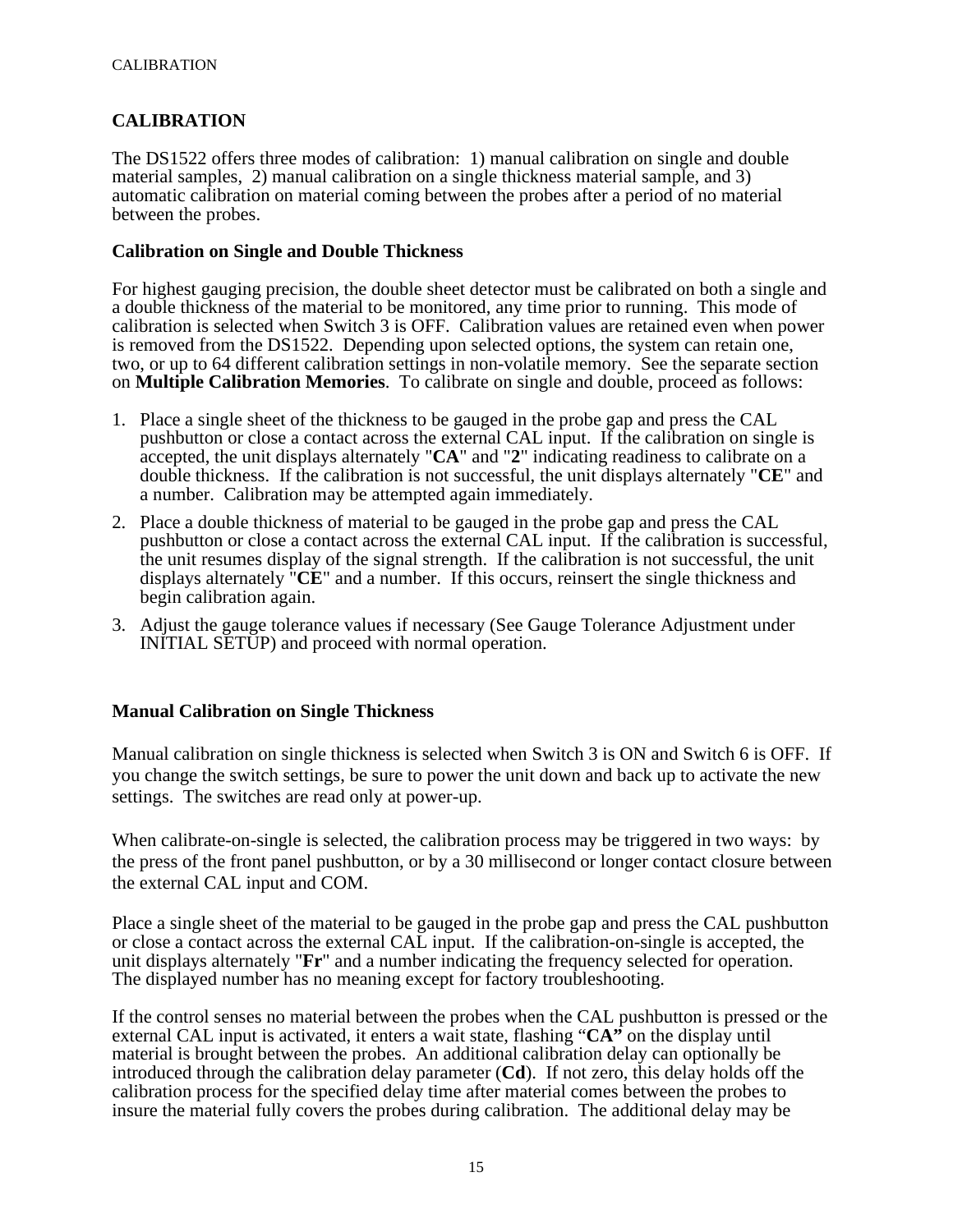required with slow-moving material. See the **Calibration Delay Time** section later in this document for the parameter adjustment procedure.

Gauging commences immediately after calibration but only if the pushbutton is released and the contact across CAL and COM is released. If either of the calibration initiating signals persists, the unit hangs in a wait state.

#### **Automatic Calibration on Single Thickness**

Two switches must be properly set to enable automatic calibration. The system must be enabled for calibrate on single (Switch 3 ON) and automatic calibration must be enabled (Switch 6 ON). These switches must be set prior to powering the unit since they are read-only at power-up.

Automatic calibration provides a time-based trigger that starts the calibration process. Whenever there is no material between the sensing probes for a time equal to or greater than the stored trigger interval (see **Auto-cal Trigger Time** later in this document), the DS1522 enters a wait state in preparation for calibration when material comes between the probes. The display flashes alternately "**CA**" and blank and the LEDs flash sequentially. The wait for material can be indefinite.

When material enters the gap between the probes, if the calibration delay parameter (**Cd**) is set to zero, calibration occurs within 100 milliseconds. For slow moving material, this delay can be increased (up to 9.9 seconds) to insure the material fully covers the probes before calibration occurs. With no programmed delay, typical calibration time is 300 milliseconds, total. See the **Calibration Delay Time** section later in this document for the parameter adjustment procedure.

If material comes between the probes before the trigger interval times out, the timer is reset to its programmed value.

When automatic calibration is enabled, the calibration process may still be initiated by a press of the CALIBRATE pushbutton or a contact closure between CAL and COM. Actual calibration will begin only when material is sensed between the probes and the calibration delay has timed out.

## **Multiple Calibration Memories**

The DS1522 can store up to 64 calibration settings for later recall. Each calibration is saved in a distinct memory location with an address of 0 through 63. The calibration memory address may be selected through the front panel using the DISPLAY/SELECT pushbutton (local selection) if the GPIO signal on the right side connector is not asserted. If the GPIO signal is asserted, the memory address must be selected through the IN1 through IN5 terminals of the right side connector (remote selection). See **Control Module DISPLAY/SELECT Pushbutton** and **Optional Remote Preset Calibration Selection** sections earlier in this document.

To save a calibration setup to a specific memory location, first set the desired memory address either locally with GPIO not asserted or remotely with GPIO asserted. Then proceed through the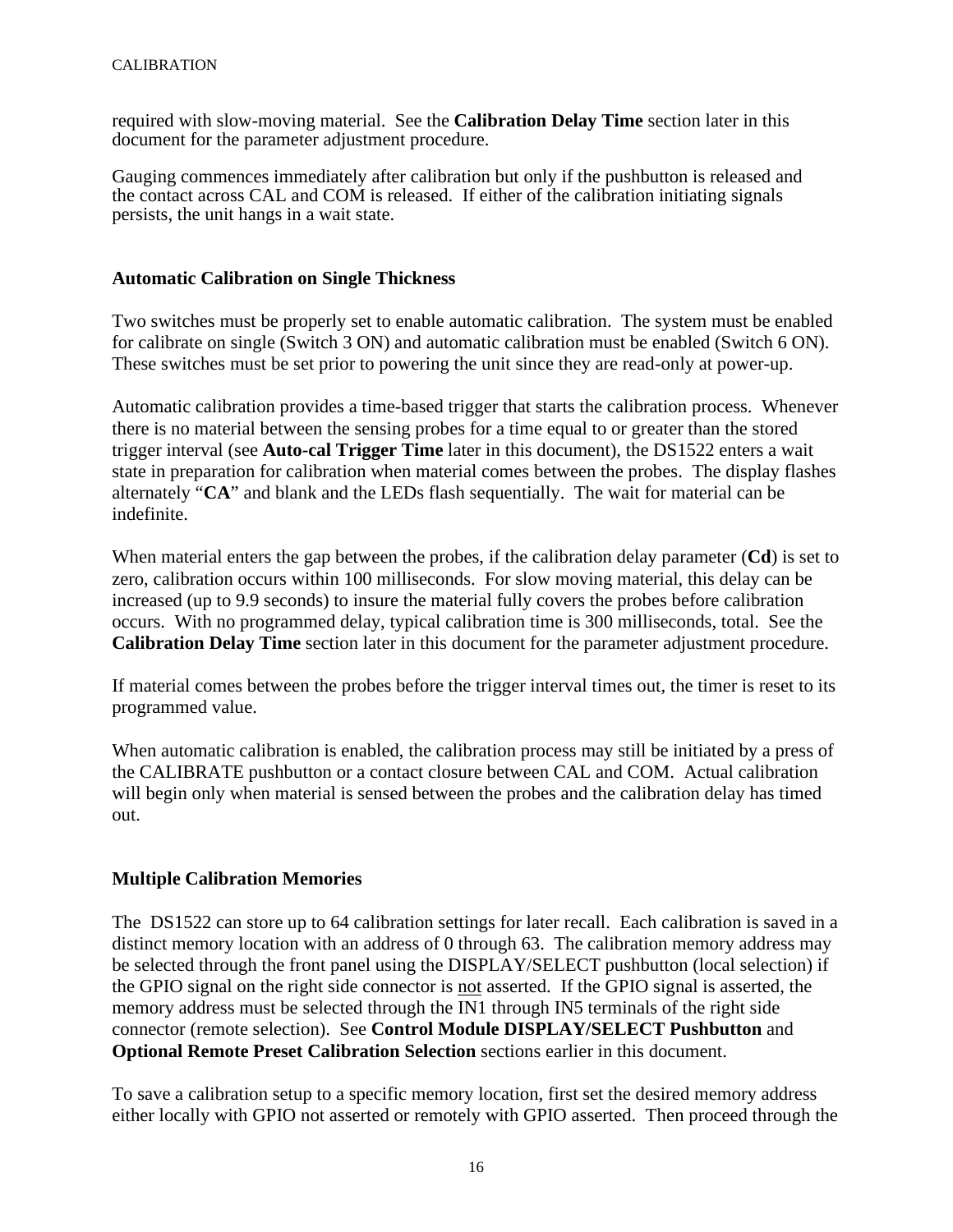normal calibration process as described above. For additional calibrations, select a new address and repeat calibration for the new metal samples.

CAUTION: The locally selected memory address and the remotely selected memory address are independent values and may point to two different memory locations. When GPIO is asserted, the calibration values from the remotely selected memory location will be active. When GPIO is not asserted, the calibration values from the locally selected memory location will be active. If the local address is the same as the remote address, the same calibration values will be selected with GPIO asserted or not asserted.

# **Auto-cal Trigger Time**

The trigger time interval for automatic calibration can be set by the operator through the CALIBRATE pushbutton on the front panel of the DS1522 control unit. The interval is set in increments of 6 seconds (0.1 minutes) from 0 to 3 minutes, in increments of 12 seconds (0.2 minutes) from 3 to 5 minutes, in increments of 30 seconds (0.5 minutes) from 5 to 10 minutes, and in increments of 1 minute from 10 to 25 minutes. To set the trigger time interval, do the following:

- 1. Insure that the unit is not attempting to calibrate (no "**CA**" flashing on the digital display). If "CA" is flashing, place a piece of material between the probes and allow the calibration process to be completed. Calibration and time parameter adjustment are mutually exclusive processes.
- 2. Hold the CALIBRATE pushbutton in for approximately 6 seconds or until "**Ct**" appears on the digital display. Prior to displaying "**Ct**", the DS1522 displays "**Ut**" followed by "**Lt**" (for upper tolerance and lower tolerance adjustment). *WARNING: If the pushbutton is released before 3 seconds, the DS1522 begins the calibration process.*
- 3. When "**Ct**" displays, release the pushbutton and the trigger time interval is displayed on the digital readout. If the pushbutton is not pressed again within 5 seconds, the display reverts back to displaying gauge signal strength and the current time value is retained.
- 4. Whenever the time interval is displaying, the pushbutton may be pressed to increment the time to the desired value. The time value is incremented one resolution unit with every press and release of the pushbutton. If the pushbutton is held in, the value auto-increments at an ever increasing rate until the pushbutton is released. The value increments up to a maximum of 25 minutes and then rolls back to 0.1 minutes.
- 5. When the time has been adjusted to the desired value, it displays for 5 seconds (assuming the pushbutton is not pressed again) and then is accepted and saved in non-volatile memory. The display reverts back to displaying signal strength.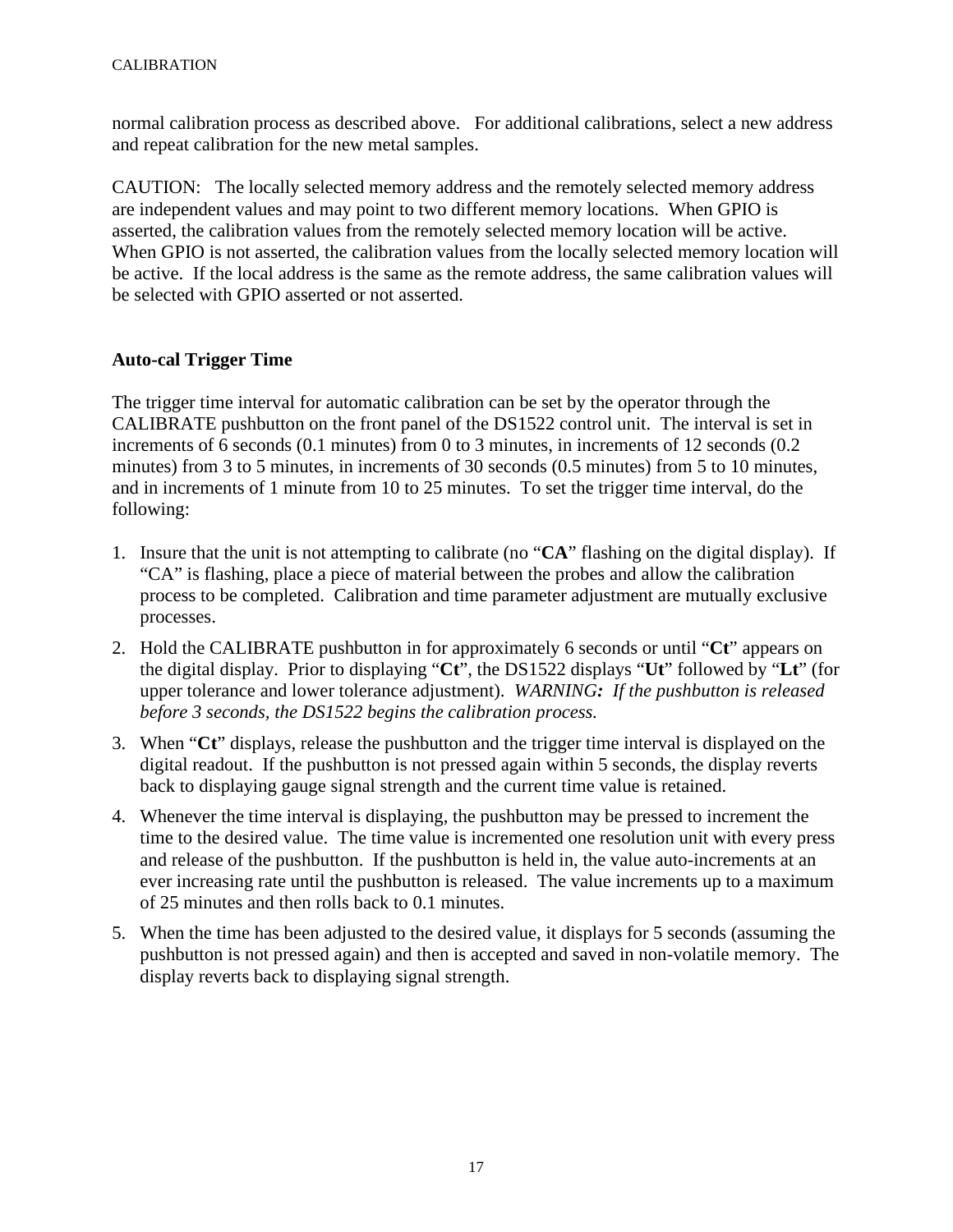## **Calibration Delay Time**

The "**Cd**" parameter specifies the duration of a time delay that applies to single sample calibration, in both manual and automatic trigger modes. The sequencing is as follows:

- 1. Calibration is triggered, either manually or through trigger time-out.
- 2. The system waits indefinitely until metal is detected between the probes.
- 3. When metal is detected, the calibration delay time-out begins.
- 4. When the calibration delay has timed out, calibration begins.
- 5. When calibration is complete, gauging begins.

The calibration delay interval can be set to any value between 0.0 and 9.9 seconds. To set the calibration delay time, proceed as follows:

- 1. Insure that the unit is not attempting to calibrate (no "**CA**" flashing on the digital display). If "CA" is flashing, place a piece of material between the probes and allow the calibration process to be completed. Calibration and time parameter adjustment are mutually exclusive processes.
- 2. Hold the CALIBRATE pushbutton in for approximately 6 seconds or until "**Cd**" appears on the digital display. Prior to displaying "**Cd**", the DS1522 displays "**Ut**" followed by "**Lt**" and then, if auto-cal is enabled, by "**Ct**". *WARNING: If the pushbutton is released before 3 seconds, the DS1522 begins the calibration process.*
- 3. When "**Cd**" displays, release the pushbutton and the calibration delay time interval is displayed in seconds on the digital readout. If the pushbutton is not pressed again within 5 seconds, the display reverts back to displaying gauge signal strength and the current delay value is retained.
- 4. Whenever the time interval is displaying, the pushbutton may be pressed to increment the time to the desired value. The time value is incremented one resolution unit with every press and release of the pushbutton. If the pushbutton is held in, the value auto-increments at an ever increasing rate until the pushbutton is released. The value increments up to a maximum of 9.9 seconds and then rolls back to 0.0 seconds.
- 5. When the time has been adjusted to the desired value, it displays for 5 seconds (assuming the pushbutton is not pressed again) and then is accepted and saved in non-volatile memory. The display reverts back to displaying signal strength.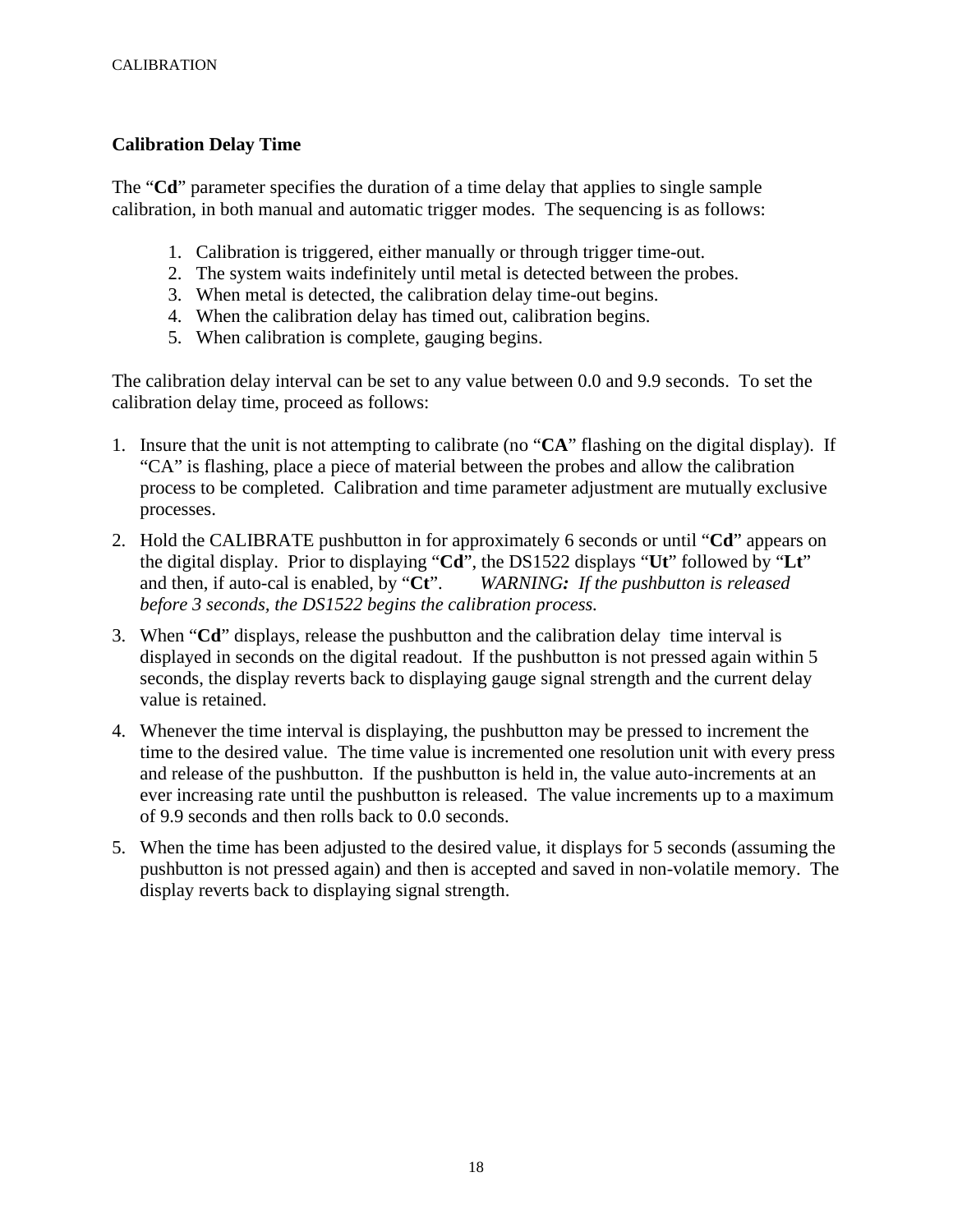#### **SPECIFICATIONS**

#### **Power Requirements**

AC Power, 90 to 240 volts, 15 watts.

#### **Logic Input Electrical Specifications**

| CAL, RESET, AUXIN: | 30 Volts maximum                   |
|--------------------|------------------------------------|
|                    | Upper switch threshold - 6.9 volts |
|                    | Lower switch threshold - 3.3 volts |

When the internal jumper is installed for pull up to accommodate sinking drivers, the input is pulled to +15 volts through 4700 ohms. When the jumper is installed for pull down to accommodate sourcing drivers, the input is pulled to common through 4700 ohms.

#### **Logic Output Electrical Specifications**

| AUXO, FAULT: | NPN open collector, 100mA max., 50 volts max. |
|--------------|-----------------------------------------------|
|--------------|-----------------------------------------------|

# **Output Relay Specifications**

| 380VAC                                                              |
|---------------------------------------------------------------------|
| 14 amps N.O., 5 amps N.C, AC resistive,                             |
| 8 amps DC                                                           |
| 200W DC, 2,000VA AC.                                                |
| 12V, 100 mA                                                         |
| 20 million operations                                               |
| 100,000 operations at 8 amps, 240VAC                                |
| 50,000 operations at 14 amps N.O., 5 amps N.C.,<br>120VAC resistive |
|                                                                     |
| 10,000 operations at 5FLA, 30 LRA, 240VAC                           |
| 30,000 operations at 7.2FLA, 45LRA, 120VAC                          |
|                                                                     |

#### **Selector Port Electrical Specifications**

# IN1, IN2, IN3, IN4, IN5, IN6, GPIO

| Input resistance:                 | 4,700 ohms       |
|-----------------------------------|------------------|
| Pullup voltage (jumper set left): | 15 volts         |
| Max input voltage:                | 30 volts         |
| On threshold:                     | 6.9 volts        |
| Off threshold:                    | 5 volts          |
| Response time:                    | 100 microseconds |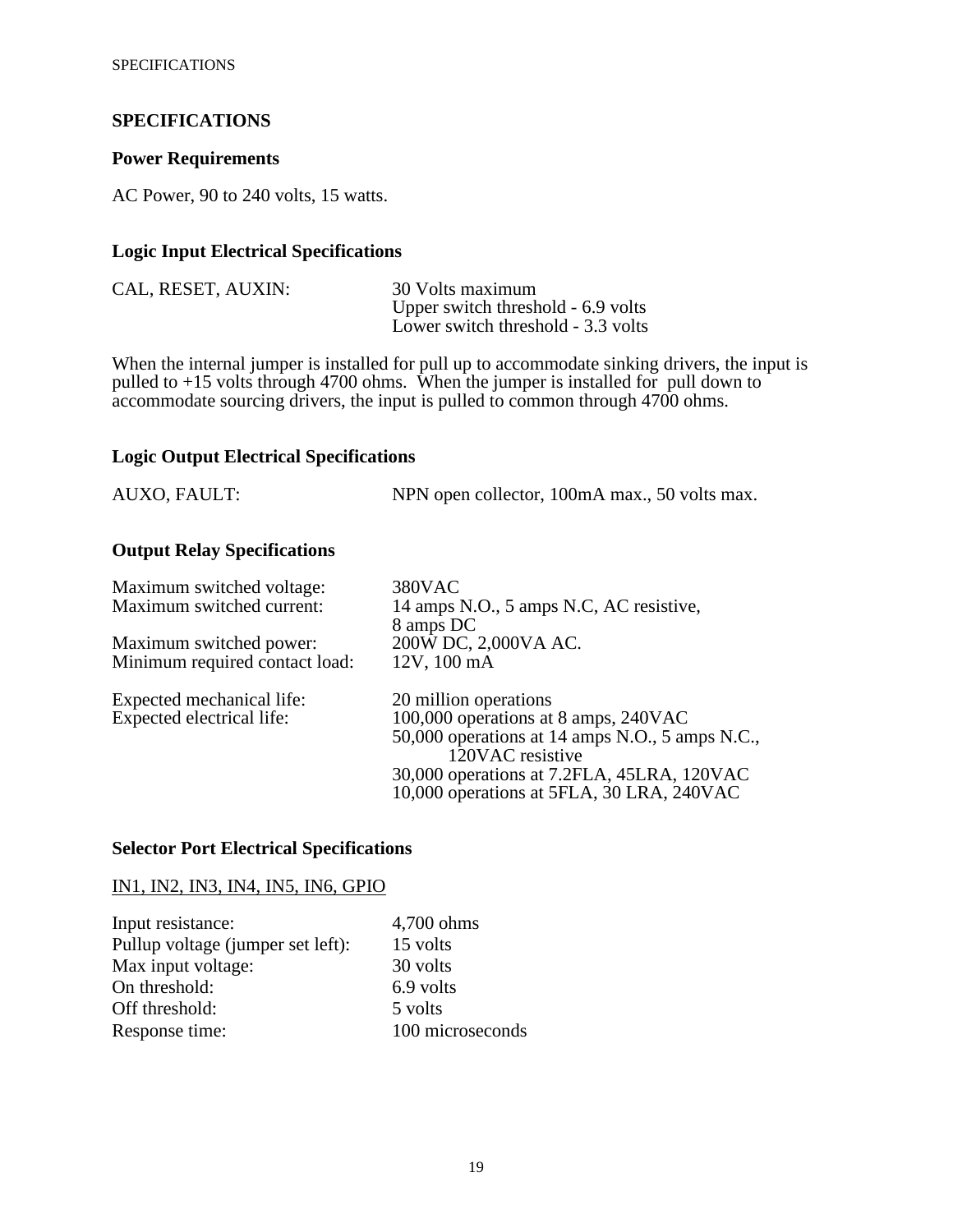# **TROUBLESHOOTING**

Should trouble develop, proceed as follows:

- 1. If no indicators or displays are illuminated, check AC input power to the control module and the fuse located on the lower left of the chassis.
- 2. If the unit powers up but hangs displaying alternately "**Pr**" and "**01**", the transmitter probe is either not connected, is shorted, or has an open in the wiring.
- 3. If the unit powers up, initializes and the LEDs indicate a response to the material in the gap but the relays do not switch, check that the relays are set to follow and not to latch (activate the RESET input to unlatch). For most installations, simply install jumpers between RESET and COM.
- 4. IF "**PR**" and "**01**" flash alternately on the display, check the transmitting probe for proper connection and continuity.
- 5. IF "**PR**" and "**02**" flash alternately on the display, check the receiving probe for proper connection and continuity.
- 6. IF "**PR**" and "**03**" flash alternately on the display, check both probes for proper connection and continuity.
- 7. If the DS1522 hangs displaying alternately "**gAP**" and "**CA**", the control module has determined that the gap has not been calibrated. Remove all material from between the probes then press and hold the CALIBRATE GAP pushbutton for a minimum of three seconds (until the unit begins displaying alternately **gAP** and **SU**.
- 8. If the DS1522 hangs displaying alternately **SL** and **Er**, an invalid preset calibration address is being applied to the external preset select port.
- 9. If the unit flashes alternately "**Er**" and a numeric value between 1 and 5, perform the corrective action prescribed in the table below. If the error persists, consult the factory.

| "Er" Number | <b>Fault Description</b>       | Correction               |
|-------------|--------------------------------|--------------------------|
| 01          | <b>PSD RAM failure</b>         | Reset through power down |
| 02          | Display shift register failure | Reset through power down |
| 03          | Input shift register failure   | Reset through power down |
| 04          | Control shift register failure | Reset through power down |
| 05          | Digital synthesizer failure    | Reset through power down |
| 08          | ystem configuration data fault | Reset through power down |

10. During manual calibration on single and double, errors may occur that are reported through the alternate display of "**CE**" and a numeric value of 1 or 2. These error codes have the following meanings:

| "CE" Number | Interpretation                                              |
|-------------|-------------------------------------------------------------|
| OT.         | The single thickness material is too thin for the system as |
|             | configure with the current probes.                          |
| $\Omega$    | The material is too thick for the system as configured with |
|             | the current probes.                                         |

11. After calibration the LEDs on the DS1522 flicker between NOMINAL and OVER or between NOMINAL and UNDER or between all three. Usually this indicates that the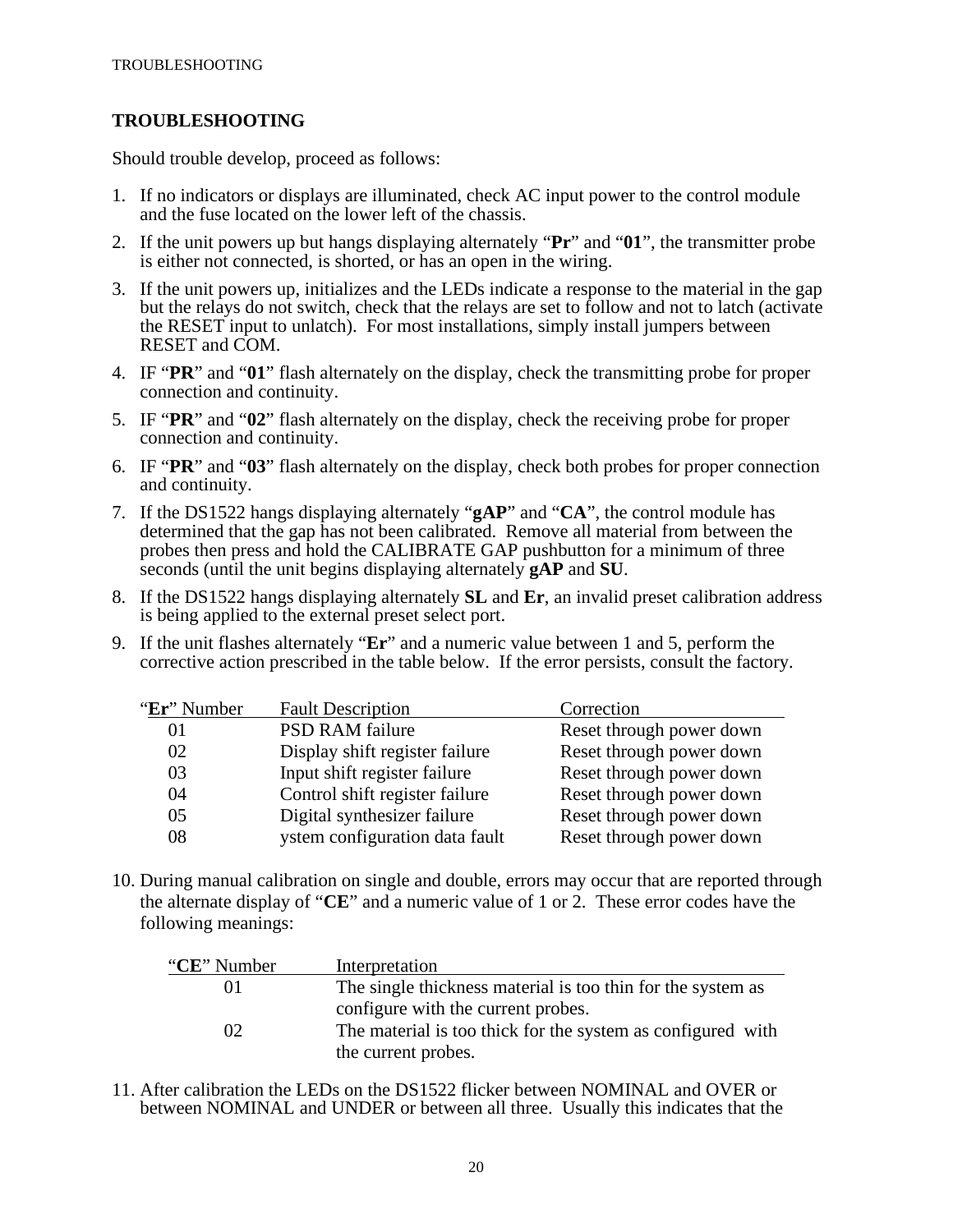tolerances are too tight. Adjust the tolerances through the CAL pushbutton as described earlier in this document under Gauge Tolerance Adjustment in the SETUP section.

# **Firmware Version**

From time to time, as improvements are made to Prime products, the firmware controlling the units is revised. When setting a unit up or troubleshooting it may be necessary to determine the version number for the firmware installed in your unit. The version numbers begin with 1.0 and are incremented either by tenths (1.1, 1.2, etc.) for small revisions or by the integer digit (1.0, 2.0, etc.) for more significant revisions.

To determine the version of the firmware running in your unit, simply hold the calibration pushbutton in as power is applied to the unit. The revision number will be displayed on the twodigit display alternately with the letters "Fr". For example, Version 1.8 will flash alternately "Fr" and "1.8".

For further information or service assistance, contact Prime Controls, Inc., 4551 Gateway Circle, Dayton, Ohio. Phone: (937) 435-8659. Mention model number and serial number.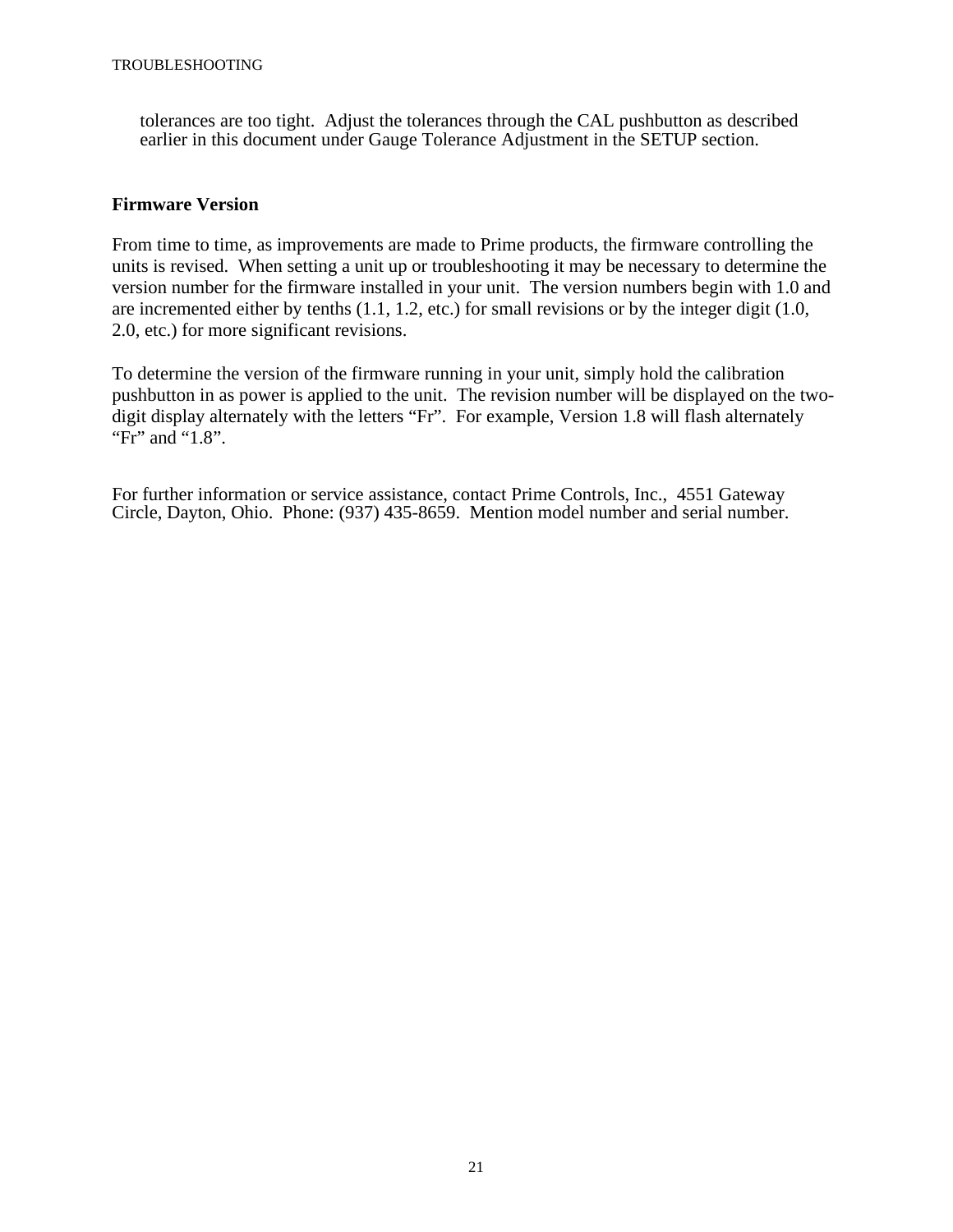

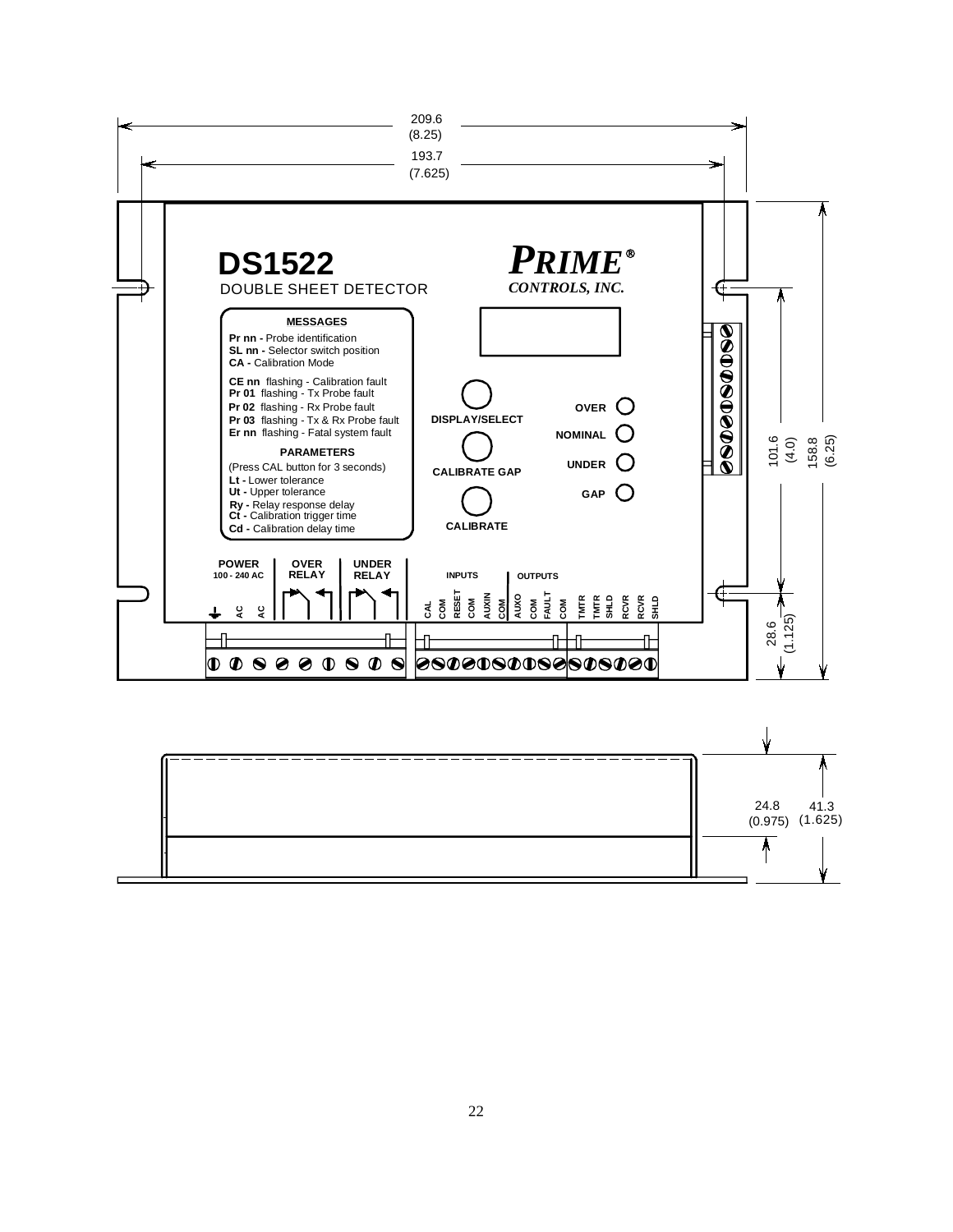